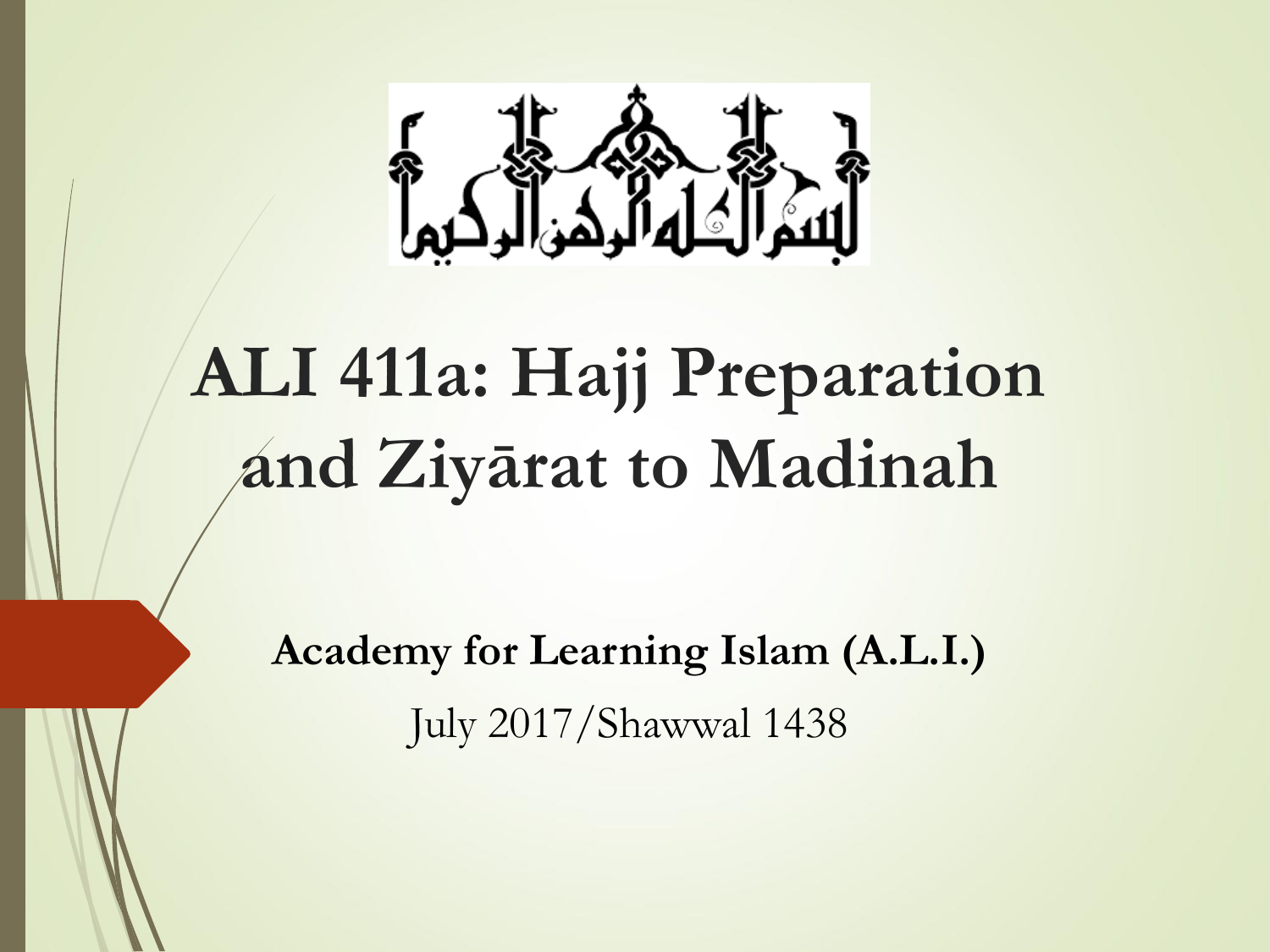

One of the important pillars of Islamic devotion. It involves traveling to Makkah in Saudi Arabia and spending a few days there in order to participate in various religious devotions. Every Muslim who is financially and physically able to make a pilgrimage to Makkah must perform this once in his/her life time.

Q 3:97 *And pilgrimage to the House is a duty unto Allah for people, for everyone who is able to undertake the journey to*  it. By House, here the Quran is referring to the Ka'bah, which is a cubical structure in Makkah.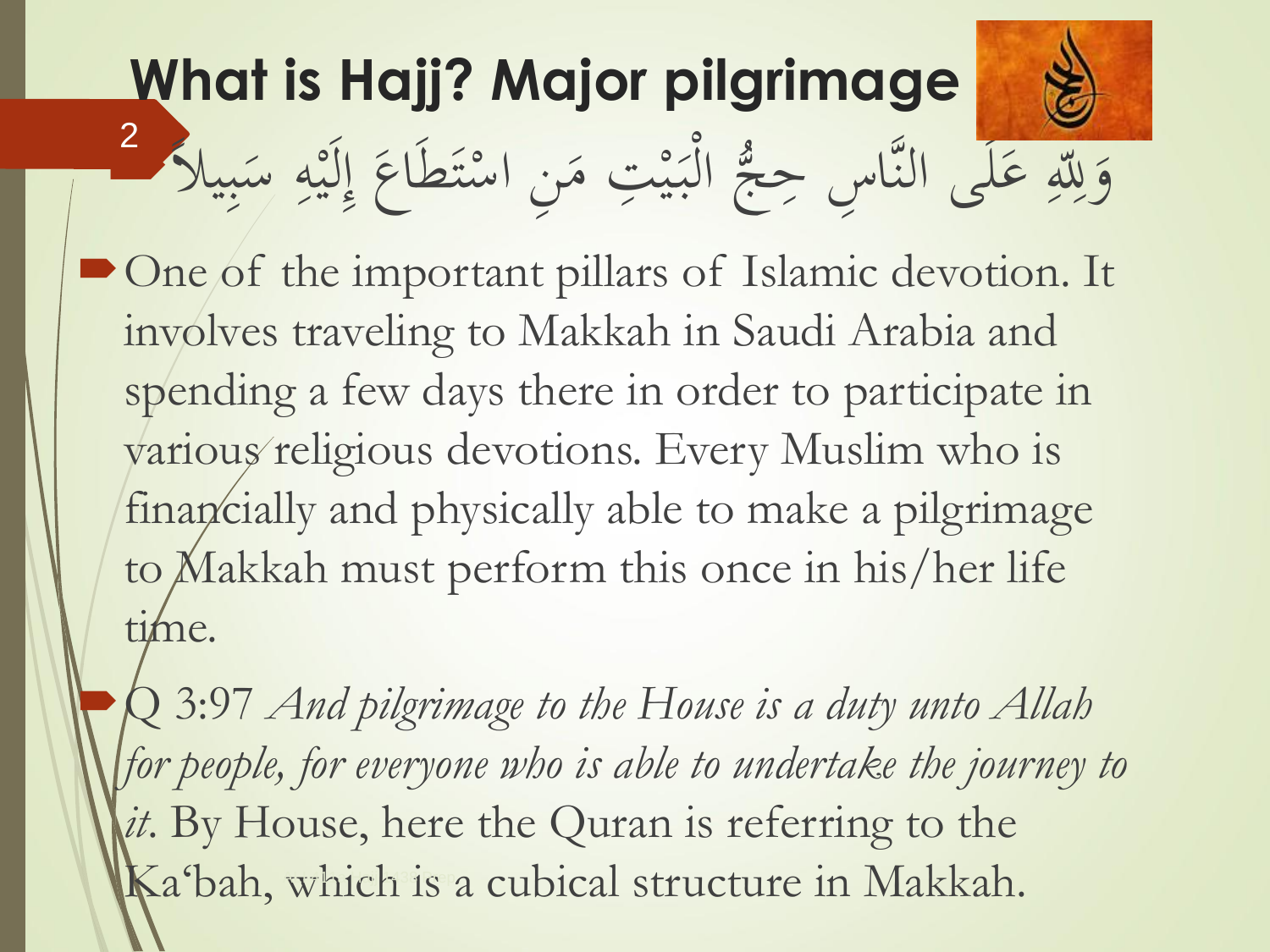# **Today's Agenda**



- Why prepare for Hajj, when Organizers take care of it? 3
- **Preparations before departure**
- Essential things during the trip
- Ziyārat of Madinah: significance & recitations
- Things needed at the holy places
- Spiritual benefits of Ziyārat and 'Umrah
- Dhikr during 'Umrah
- 'Umrah al-Tamattu' basic Laws
- Outside Ziyārat in Makkah
- Requirements for the second 'Umrah during the trip Questions and answers session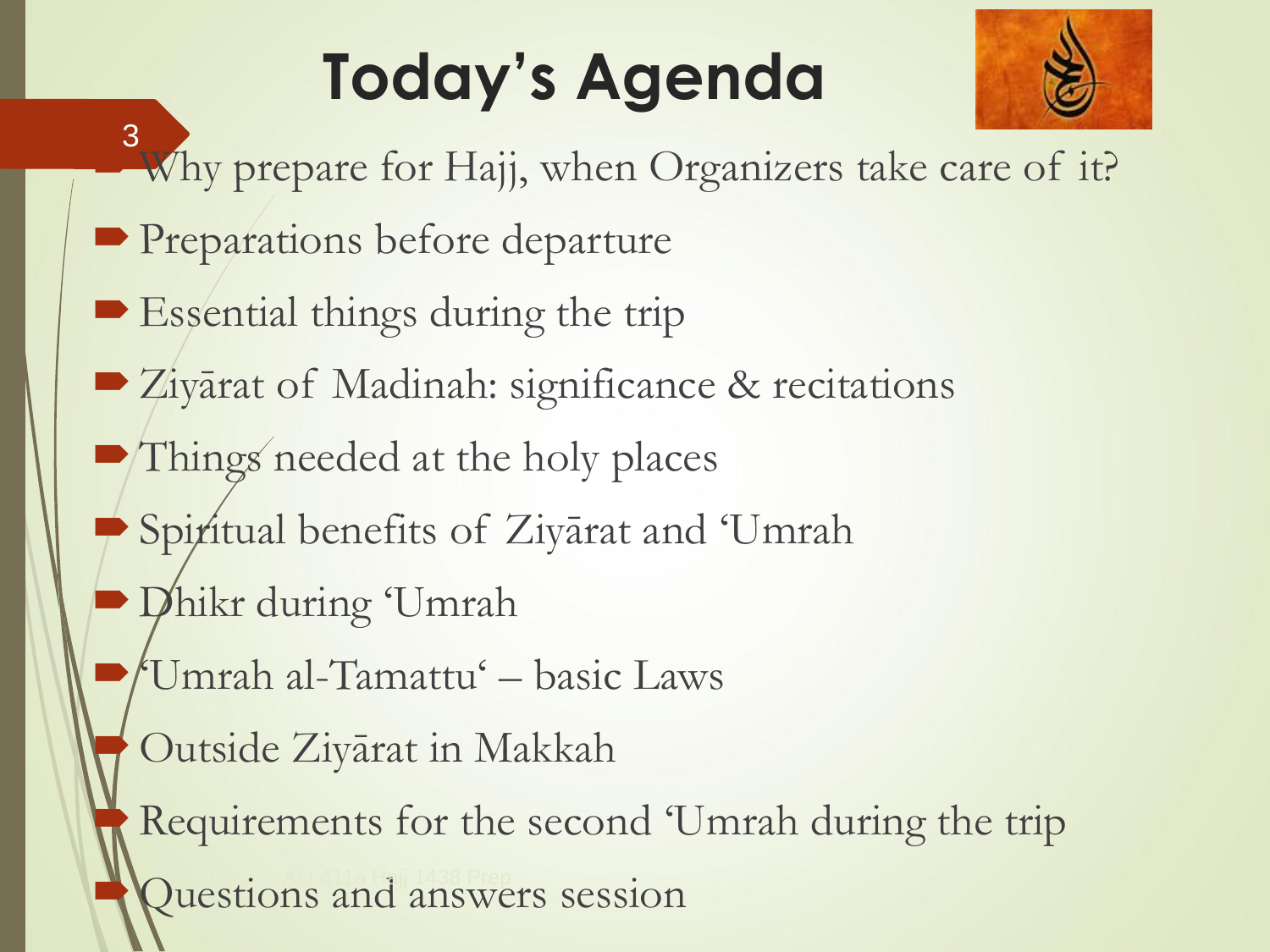# **Before the departure**

Mental and spiritual preparedness Will and last testament – refer to *Writing an*  Islamic Will, 7<sup>th</sup> Ed, Sayyid Muhammad Rizvi **Free from peoples' rights- an opportunity to** get free of the people's right over you Read good religious literature & lectures Arrange support for the dependants Men folk to practice wearing ihrām

4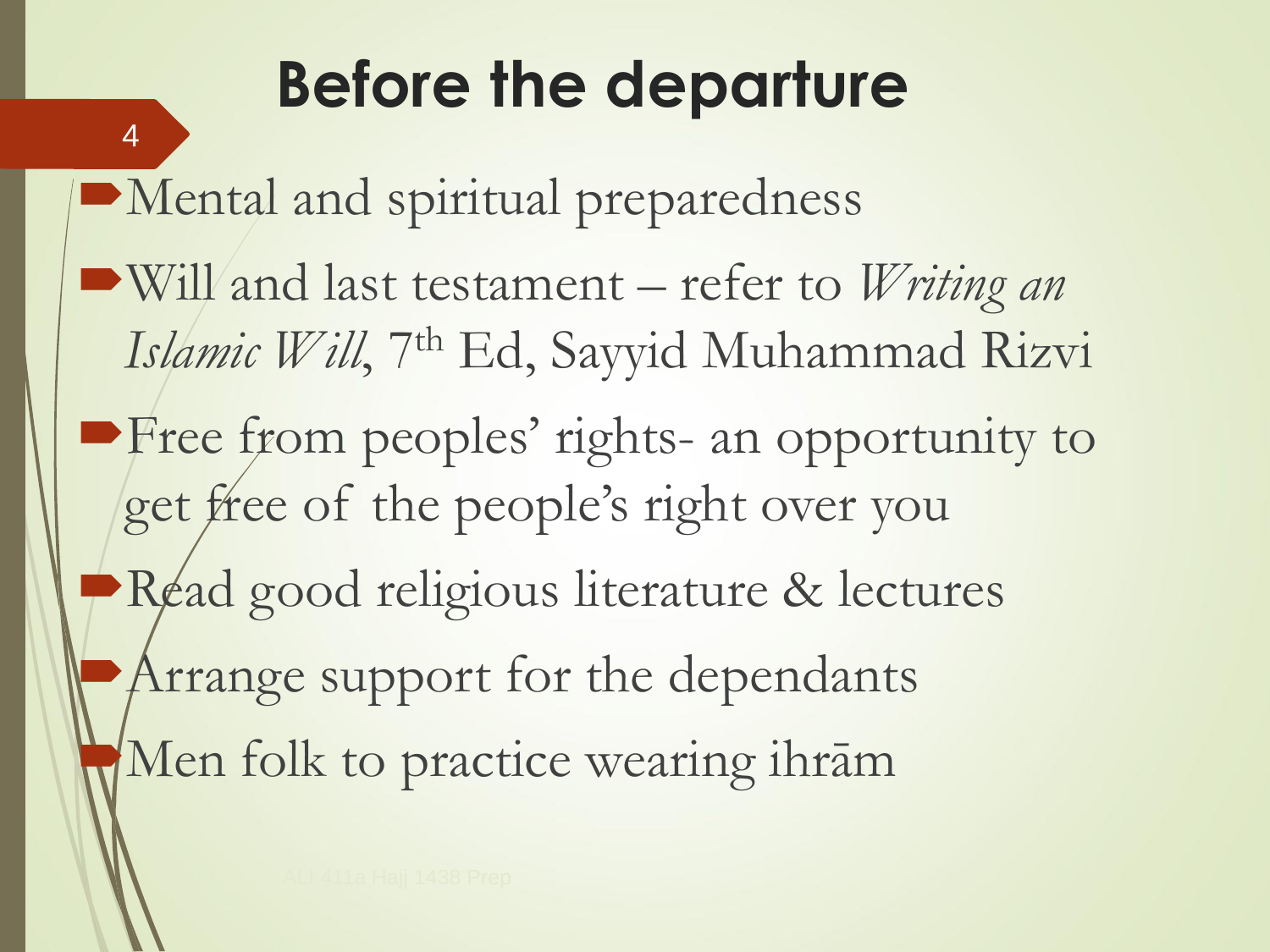### **During the trip to Saudi**

We need 3 Ps (prayer, patience & perseverance) وَاسْتَعِينُوا بِالصَّبْرِ وَالصَّلَاةِ ، وَإِنَّهَا لَكَبِيرَةٌ إِلَّا عَلَى الْخَاشِعِينَ .  $\int_{S}$  $\frac{1}{2}$ َ  $\ddot{\phantom{a}}$ َ ْ .<br>م  $\ddot{\lambda}$  $\frac{1}{2}$ ْ َ  $\ddot{\phantom{0}}$ .<br>ج إِلَّا عَلَى الْخَ <u>ُلُا</u><br>ا  $\frac{1}{2}$ ا<br>ا  $\frac{1}{2}$ ٌ ة ّري َ َكب ا ل  $\frac{1}{2}$ 5

*Q 2:45 Seek help thru patience and prayer; and truly it is hard except for the humble ones*

A lot of dhikr, tasbīh, and istighfār

Good reading on board, not film watching, etc.

Take a good rest whenever you can

Train to be humble *(mutawadhi');* Imams used to walk Makkah for days in hot sun to maintain humility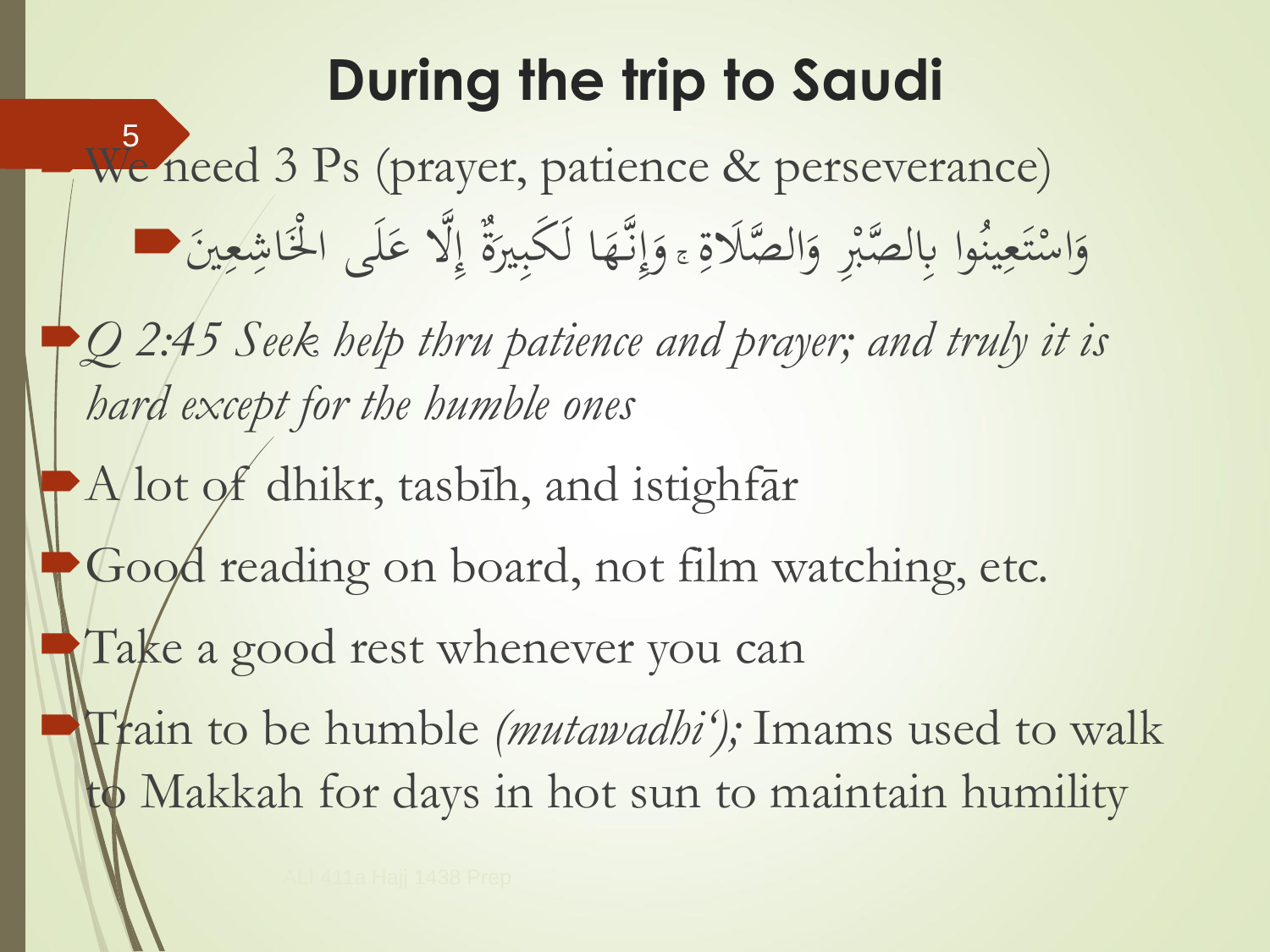## **Prayer when traveling**

**Do we need to say prayers on board or we can do qadhā upon arrival?** 6

If you are scheduled to arrive at your destination early enough to go through security, perform wudhu, determine Qibla and find a suitable place to say your prayers then you are allowed to say your prayers at the destination, provided they do net get qadhā. Otherwise, you need to say your prayers on board.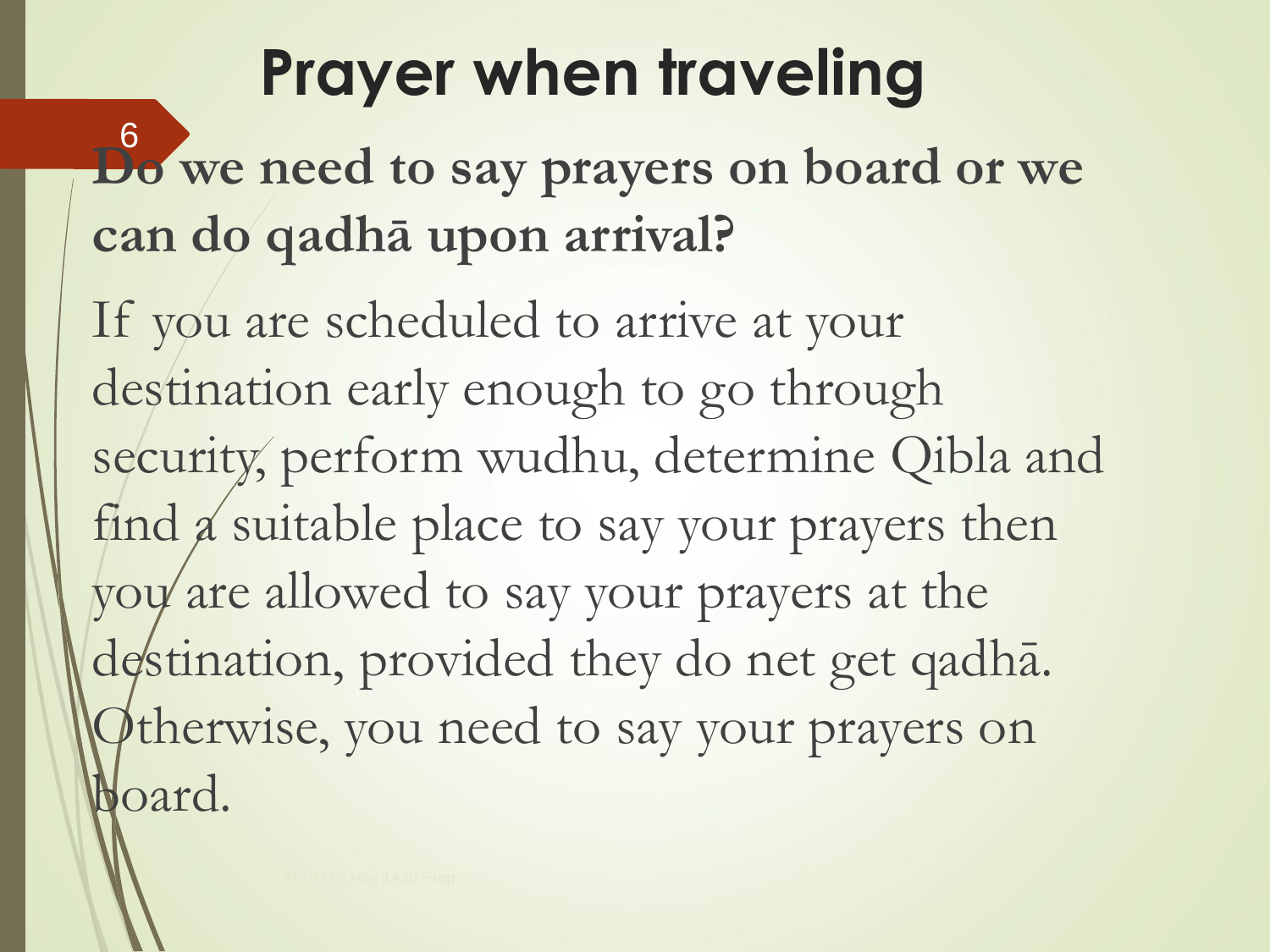1.Say Qasr salāt on board, except if you are a frequent traveler (*kathīrus safar*). 7

2.When traveling, it is advisable to maintain the *tahārah* (ritual purity) of your body and clothes till at least prayer time.

For those who can retain their wudhu for longer time, it is advisable to perform the wudhu with the niyyat of *qurbatan*  ilallāh earlier. One can, of course, perform wudhu on board. Wudhu can be performed using spray bottle or in the wash rooms in the airplane.

**A Ensure that the prayer time has begun before you say prayers.** Use of app from [www.halaltrip.com](http://www.halaltrip.com/) is helpful in finding prayer times when flying. Alternatively, get info on local sunrise and sunset timings of the nearest city you are passing by.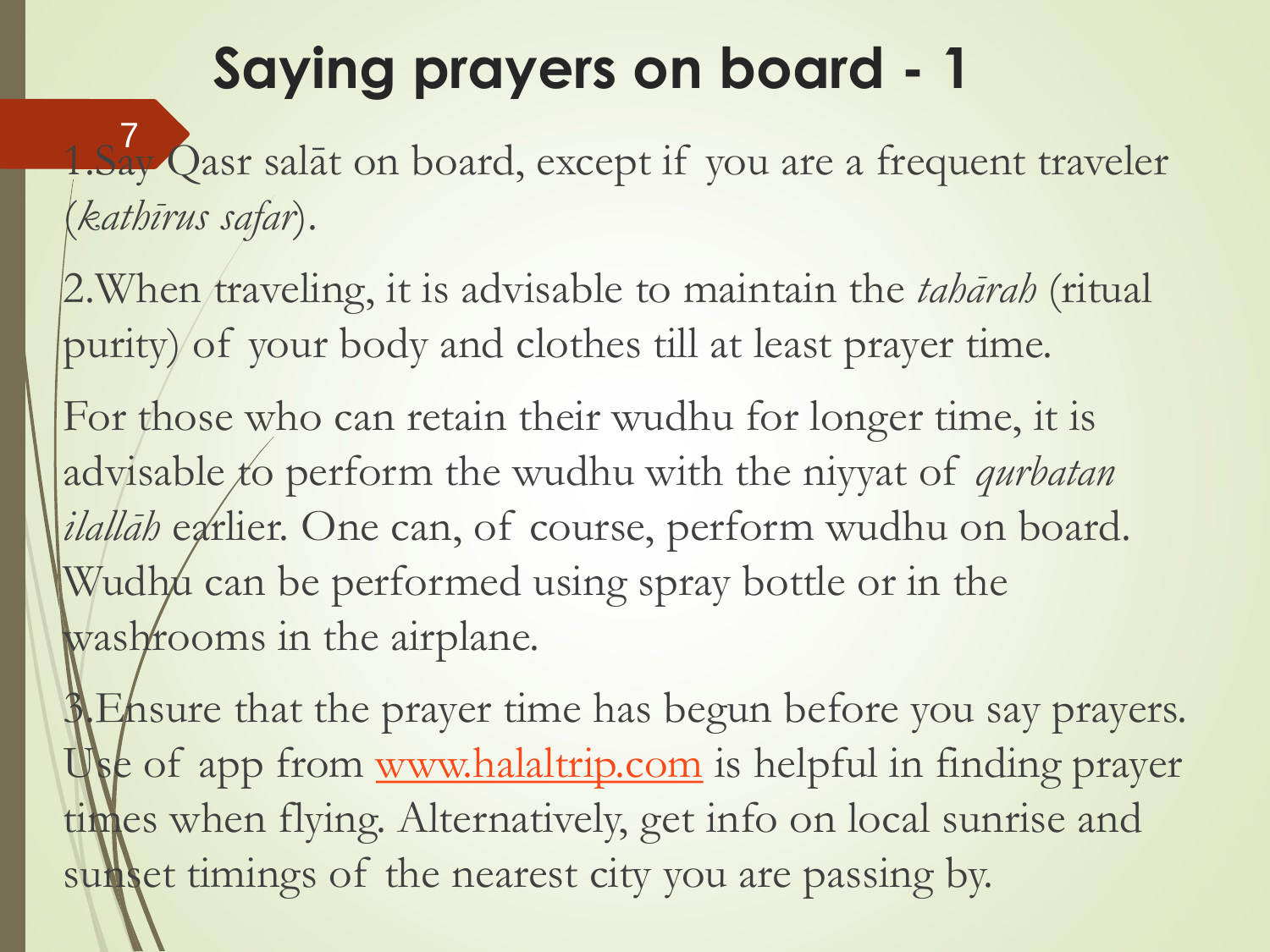4. Pace completely towards qibla direction when saying takbīratul ihrām (i.e. the saying of first *Allāhu akbar* after the *niyyat*). Determine Qibla (i) Use of app from [www.halaltrip.com;](http://www.halaltrip.com/) (ii) use TV screens in the Muslim airlines; (iii) ask a crew about the direction to Makkah. Note: (1) Do not be concerned about the change in direction of the airplane when you are saying your prayers; (2) Again determine qibla when you begin the next prayer, such as 'asr after zuhr and 'isha after maghrib prayer.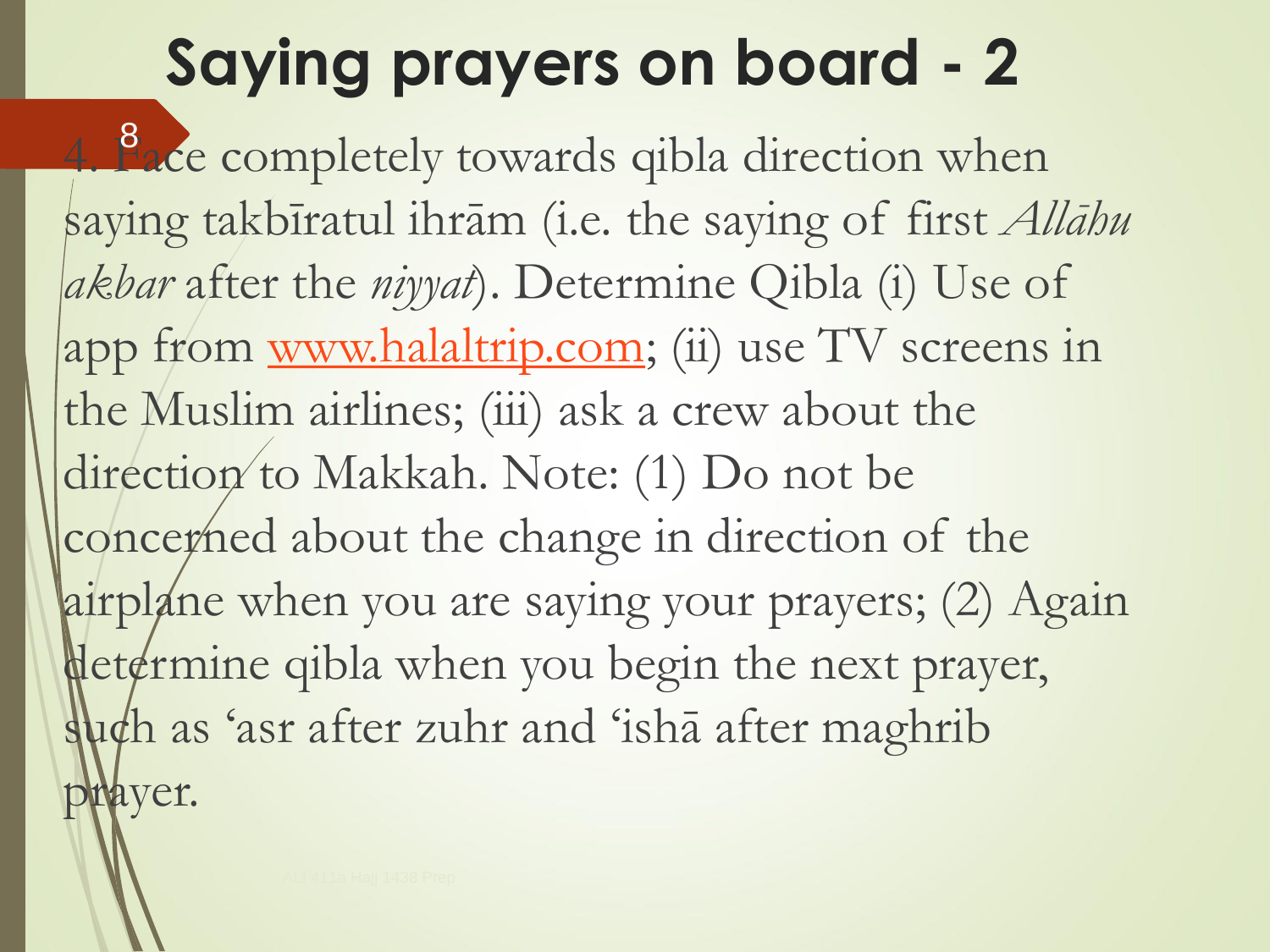If possible observe all qiyām (standing), rukū (bowing), sajda (prostrating) and qu'ūd (sitting) positions required in salāt. Use the exit rows or in designated prayer places. 9

Otherwise, after rising and facing towards Qibla during takbīratul ihrām, say your prayers on the assigned seats. Use gestures (*'ishāra*) to determine the four position in salat, such as sitting straight in lieu of qiyām, slight tilting for qu'ud, bending for ruku, further bending for sajdah.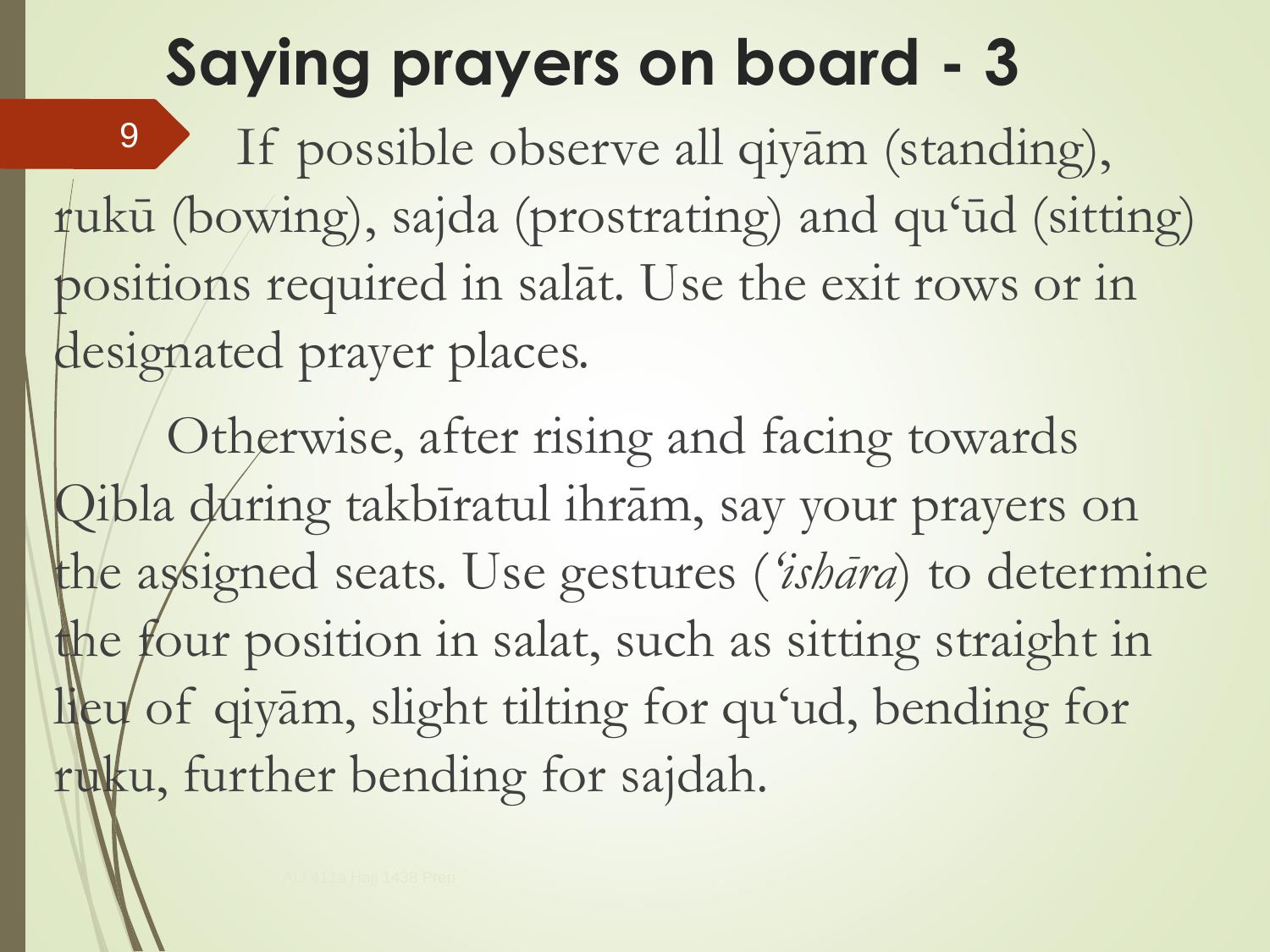Scholars differ on whether one should say the prayers in the aisles, washrooms, and serving corners/sections or confine to saying prayers in the designated seats. Please check with a local scholar. It is essential that a Muslim does not face unnecessary harassments or profiling by airline crew pr security officials. Saying prayer is personal 10

devotion between the Almighty Lord and a humble servant.)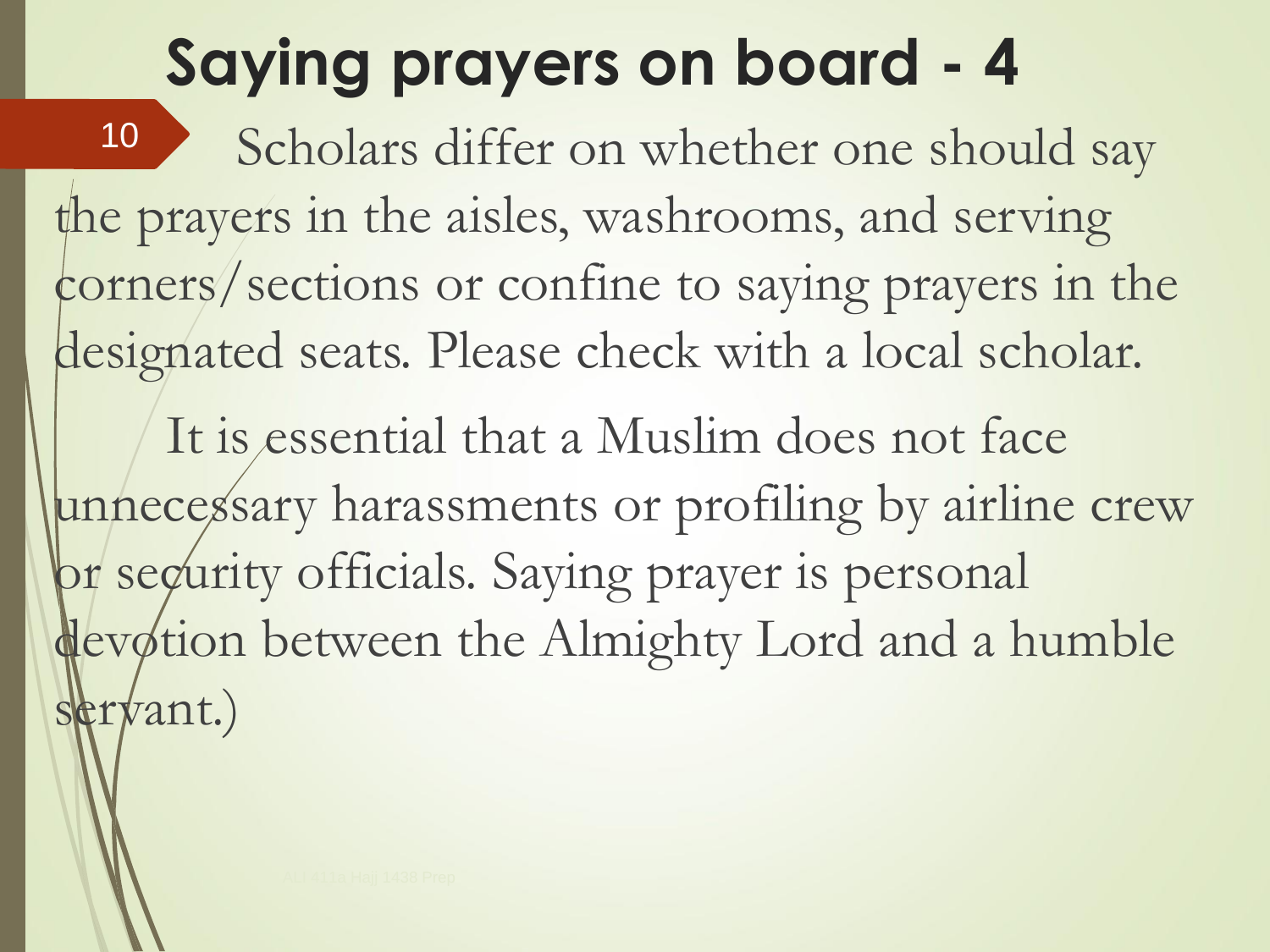# **Spiritual aspects of Ziyārat**

1) What should be our nivyat? (next slide) 2) What are we trying to achieve? (next slide) • 3) What is the significance of visiting Haram? 5) How can ziyārat trip help my spirits? •6) Reflect on the passage when going to Haram *Bismillahi wabillahi wa-fee sabillahi wa-'alaa millati rasoolillahi (s), rabbigh-firlee, warHamnee, watub 'alayya innaka antat tawwabur raHeem.* If possible say: *rabbigh firlee, waliwaalidayya wal-mu'mineena warHamnaa, wa-tub 'alaynaa innka tawwabur raheem*

11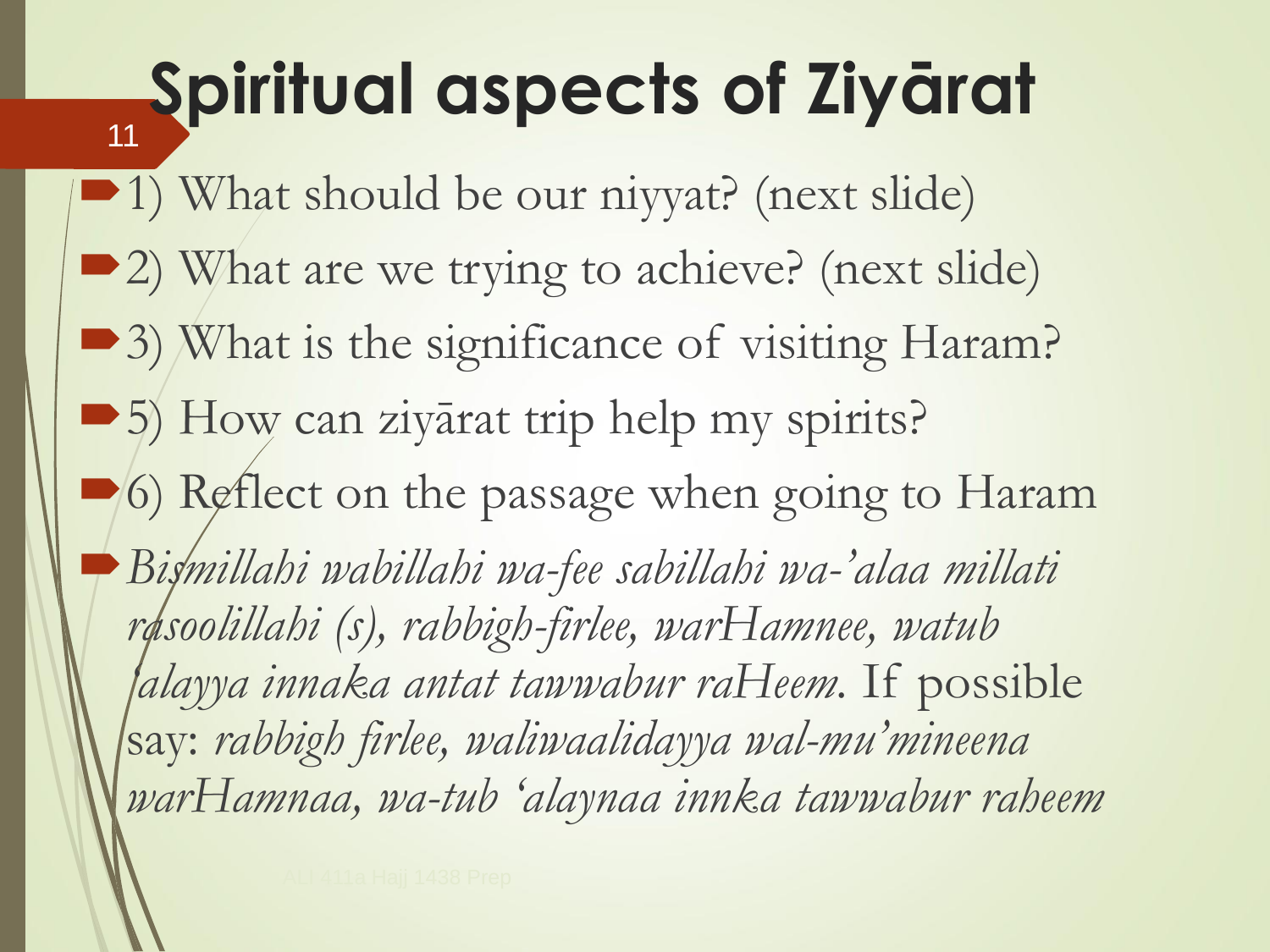# **Niyyat & objective of Ziyārat**

Purify your intention. Having *ikhlās* is very important. Hadith in the next slide The zivārat should be 100% for the pleasure of Allah and the Ahlul Bayt (a). For example, people make visits for so that: 12

• They are called as Hajjis or Za'irs/Zawwar They are joining so and so from other caravan or country

Spend holidays in a Muslim country, as plenty of halal food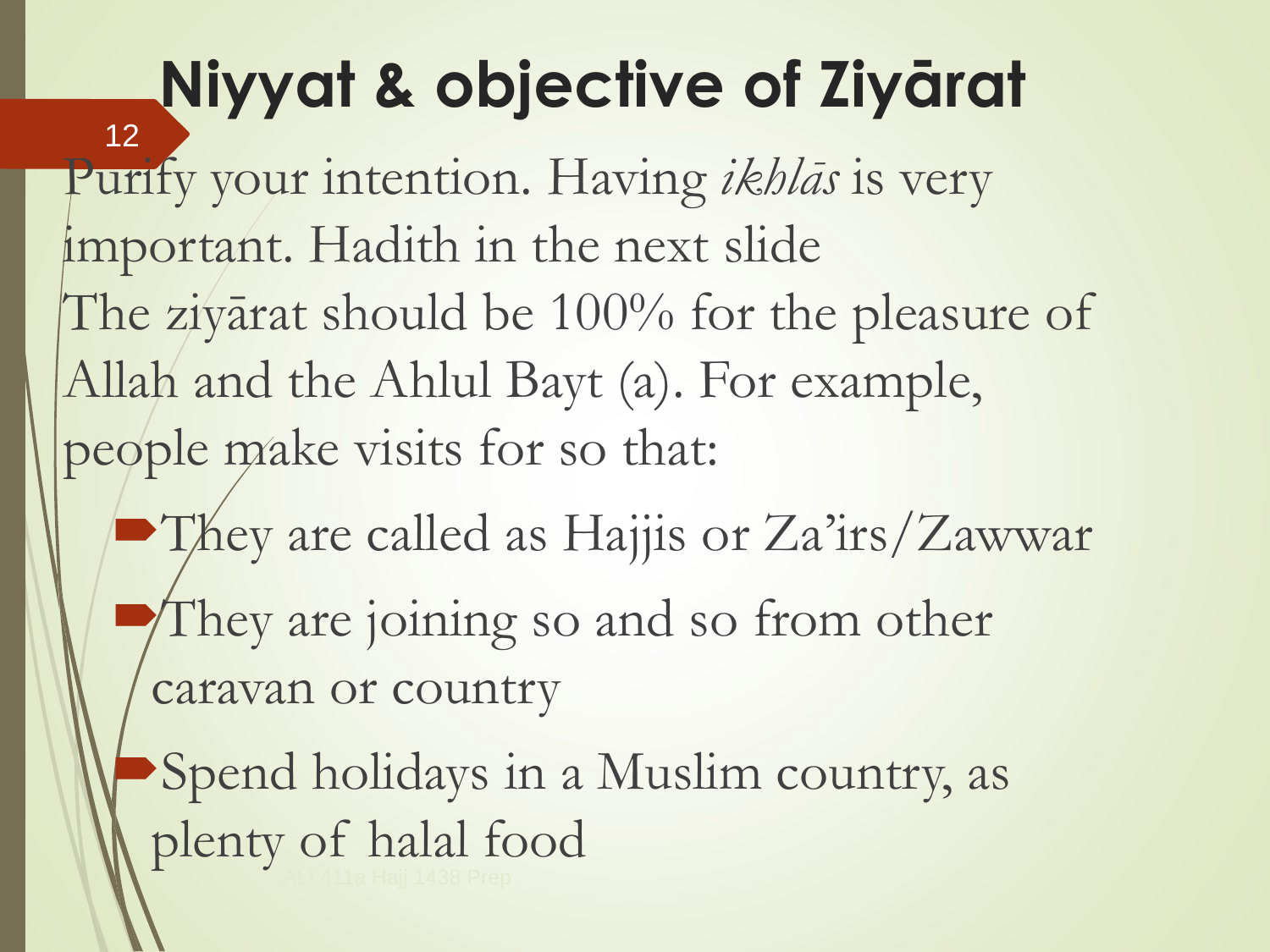### **Hadiths on sincerity**

Imam al-Sadiq (a) explained: *That He might try you (to see) which of you is fairest in works*. (Q 67:2): "It does not mean one of you whose deeds are more numerous but one who is more rightful in his conduct, and this rightness is nothing but the fear of God and sincerity of intention (*niyyat*) and fear." Then he (a) added, "To persevere in an action until it becomes sincere is more difficult than (performing) the action itself, and sincerity of action lies in this that you should not desire anyone to praise you for it except God Almighty, and intention supersedes action. 13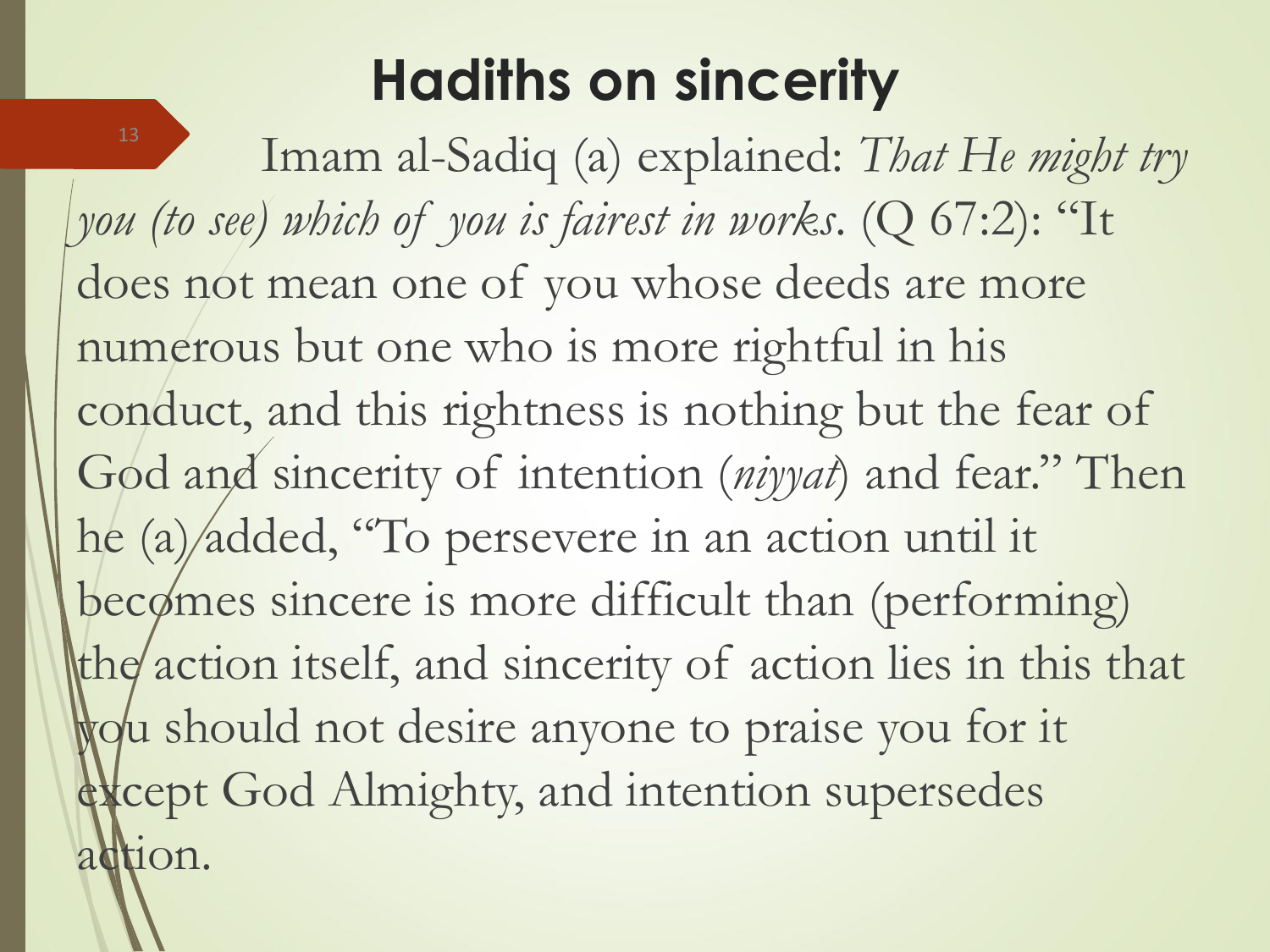# **Imams (a) on Niyyat**

14

Imam al-Sajjad (a) in Du'ā Makārimul Akhlāq prays: *and take my intention to the best of intentions*

> تبديد<br>منذ يكا<br>ج س<br>م وَانْتَهِ بِنِيَّتِي إِلَى أَحْسَنِ النِّيَّاتِ <u>ل</u>  $\overline{\phantom{a}}$ ا<br>ا ل<br>ا  $\int\limits_{\mathcal{L}}$ يك<br>ج .<br>.<br>. .<br>.<br>.<br>. ر<br>بر ب  $\overline{4}$  $\frac{1}{2}$  $\frac{1}{2}$ ز<br>ا َ <u>با</u><br>ا

Imam al-Ridha on the objective of Ziyārat in '*Ilal al-Shara'i*, Shaykh al-Saduq :

ثُ أَبَا الْحَسَنِ الرِّضَاعِ يَقُولُ يا:<br>'  $\ddot{\phantom{0}}$ ں<br>پر ه  $\frac{1}{2}$ .<br>.<br>. <u>ا</u><br>ا ا .<br>.<br>. ەت<br>. سَمَعْتُ أَبَا الْحَسَنِ الرِّضَا عِ يَقُولُ إِنَّ لِكُل إِمَامٍ عَهْداً فِي كُنُقِ<br>سَمِعْتُ أَبَا الْحَسَنِ الرِّضَا عِ يَقُولُ إِنَّ لِكُل إِمَامٍ عَهْداً فِي كُنُقِ  $\frac{1}{2}$  $\overline{\mathsf{I}}$  $\sum$  $\sim$  $\int_{\Omega}$  $\begin{matrix} \circ \\ \circ \end{matrix}$ e de la contradicación de la contradicación de la contradicación de la contradicación de la contradicación de la contradicación de la contradicación de la contradicación de la contradicación de la contradicación de la cont ا<br>ا و<br>مغرب عم ا أَوْلِيَائِهِ وَ شِيعَتِهِ وَ إِنَّ مِنْ تَمَامِ الْوَفَاءِ بِالْعَهْدِ وَ خُسْنِ الْأَ  $\overline{\phantom{a}}$  $\ddot{\bm{\zeta}}$ ا<br>المسابق<br>المسابق<br>المسابق<br>المسابق<br>المسابق  $\frac{1}{2}$  $\frac{1}{2}$  $\frac{1}{2}$ و<br>و 4 <u>بر</u>  $\frac{1}{2}$ السم<br>السم َ 4 م<br>گ  $\frac{1}{2}$  $\frac{1}{2}$ <u>ل</u> ل **0<br>
2<br>
2<br>
2<br>
1<br>
2<br>
1<br>
2<br>
1<br>
2<br>
1<br><br><br><br><br><br>
1<br><br><br><br>** ام<br>بر<br>بر  $\frac{1}{2}$ ح و ہ<br>پر ا<br>فيكر<br>في لْوَفَاءِ بِالْعَهْدِ وَ خُسْنِ الْأَدَاءِ زِكَارَةَ **گ**ر  $\int$  $\zeta$ <u>ة</u> ەر<br>ئ ل<br>ا ر<br>،  $\frac{1}{\sqrt{2}}$  $\zeta$  $\overline{\phantom{a}}$ ر<br>ر مْ رَغْبَةً فِي زِيَارَ: ا<br>المنا  $\ddot{a}$ ِ کار دیا ر<br>.<br>. ر<br>I **1** ھ<br>و ورِهِمْ فَمَنْ زَارَهُ ل<br>-ز<br>ا ْ  $\sim$ <u>ة</u> **1** .<br>ه پر<br>قبر بمبر  $\ddot{\cdot}$ بو<br>به <u>صْ</u>دِيقاً <sub>كِ</sub>مَا رَغِ ل<br>..  $\overline{\phantom{0}}$  $\ddot{\phantom{a}}$  $\frac{1}{c}$ مْ وَ تَصْ<br>ما گ ر:<br>تا و<br>ر **ا** ر<br>نگر تِّهُمْ وَ تَصْدِيقاً بِمَا رَغِبُوا فِيهِ كانْها 4  $\frac{1}{2}$ [كَانَ] أَئِمَّتُهُمْ شُفَعَاءَهُمْ يَوْمَ الْقِ  $\ddot{\zeta}$  $\frac{1}{2}$  $\frac{1}{2}$ **B**<sub>2</sub> ل<br>ا م **م** يا:<br>. <sup>1</sup> **ه** هْ شُفَعَاءَ*هُ*<br>م  $\sim$ ال<br>ا  $\ddot{\mathbf{z}}$ **€** ه  $\frac{1}{2}$ أَئِمَّتُهُمْ شُفَعَاءَهُمْ يَوْمَ الْقِيَامَة م<br>گ  $\lambda$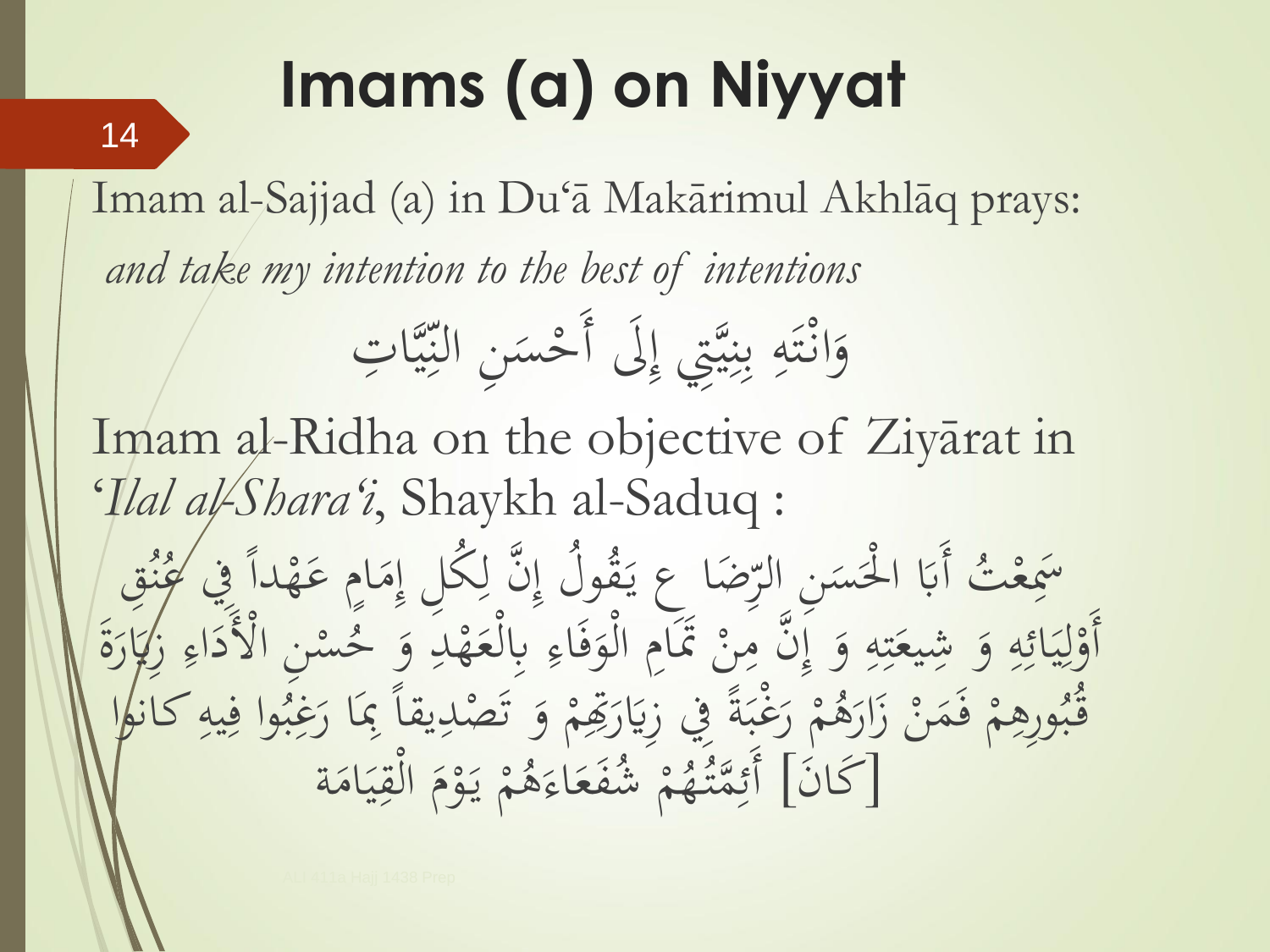### **Rewards of Madinah Ziyārat**

15 The Holy Prophet (s) said:1. On Judgment Day, I will visit one who has performed my Ziyarat or the Ziyarat of anyone *from my progeny;* **2.** *till I save him from the terrors of that day; it will be my duty to save them from their sins* ; **3.** *On the Day of Judgment, I will intercede for those who have come to my Ziyārat;* **4.** *On the Judgement Day, I will turn away from those who had come to Makkah for Hajj but did not come to Madinah for my Ziyārat*; **5.** *Those who die in one of the two Harams (Makkah or Madinah) will be resurrected with the companions of Badr on the Day of Judgement.*  Imam Muhammad al-Baqir (a): *Ziyārat of HP is like* 

performing purified Hajj with Rasūlullāh.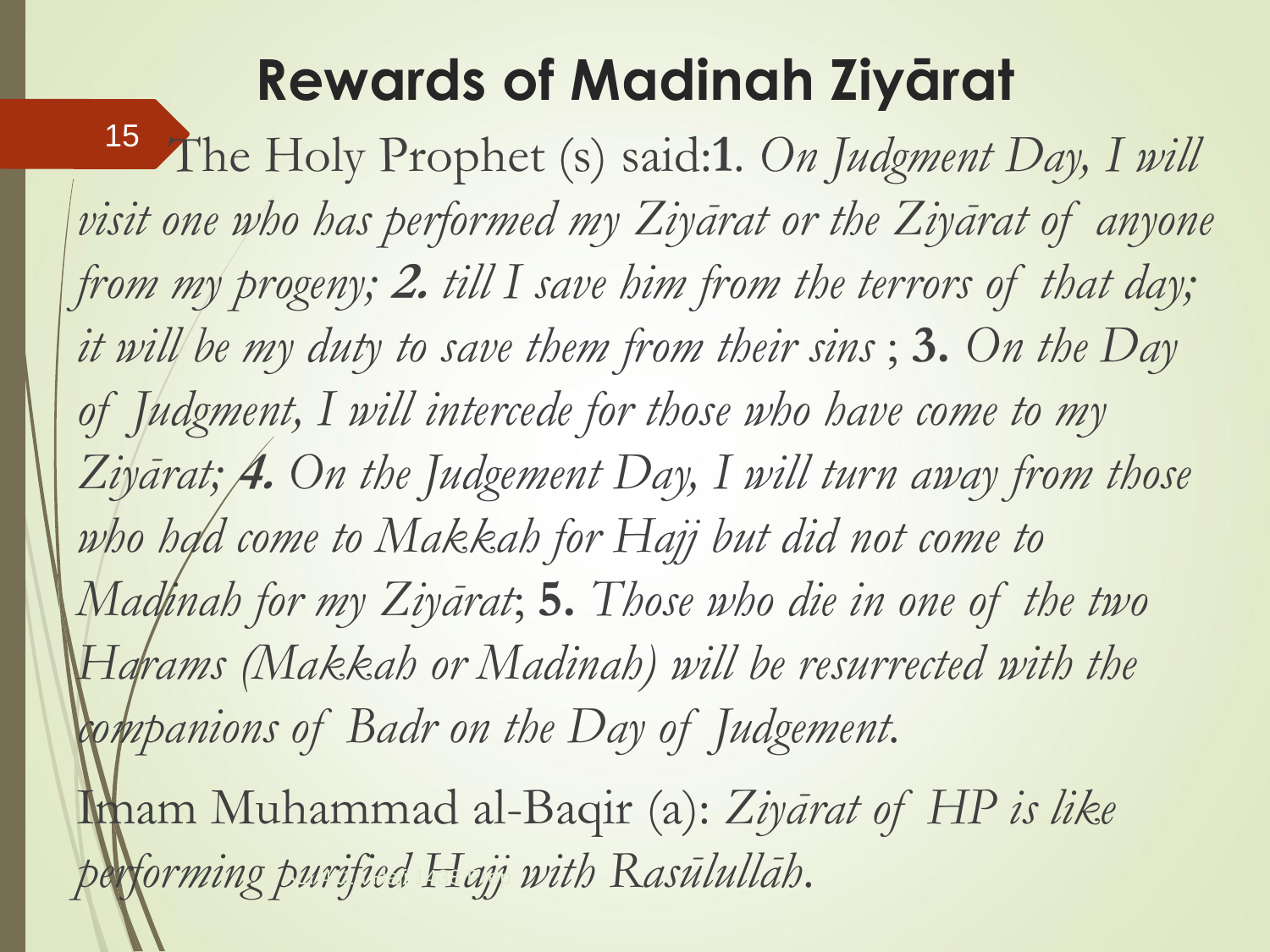### **Paradise for Madinah Ziyārat**

Imam al- Sadiq (a): One day while Imam Husayn (a) 16was sitting on the lap of Allah's Messenger (s), he looked up and asked, "Father, what is the reward for one who performs your Ziyārat after your passing away?" Allah's Messenger (s) replied: "My son, one who performs my Ziyārat after my passing away will be rewarded with paradise; one who performs the Ziyārat of your father after his passing away will be rewarded with Paradise; one who performs the Ziyarat of your brother after his passing away will be rewarded with Paradise; and one who performs your Ziyārat after your passing away will be rewarded with Paradise."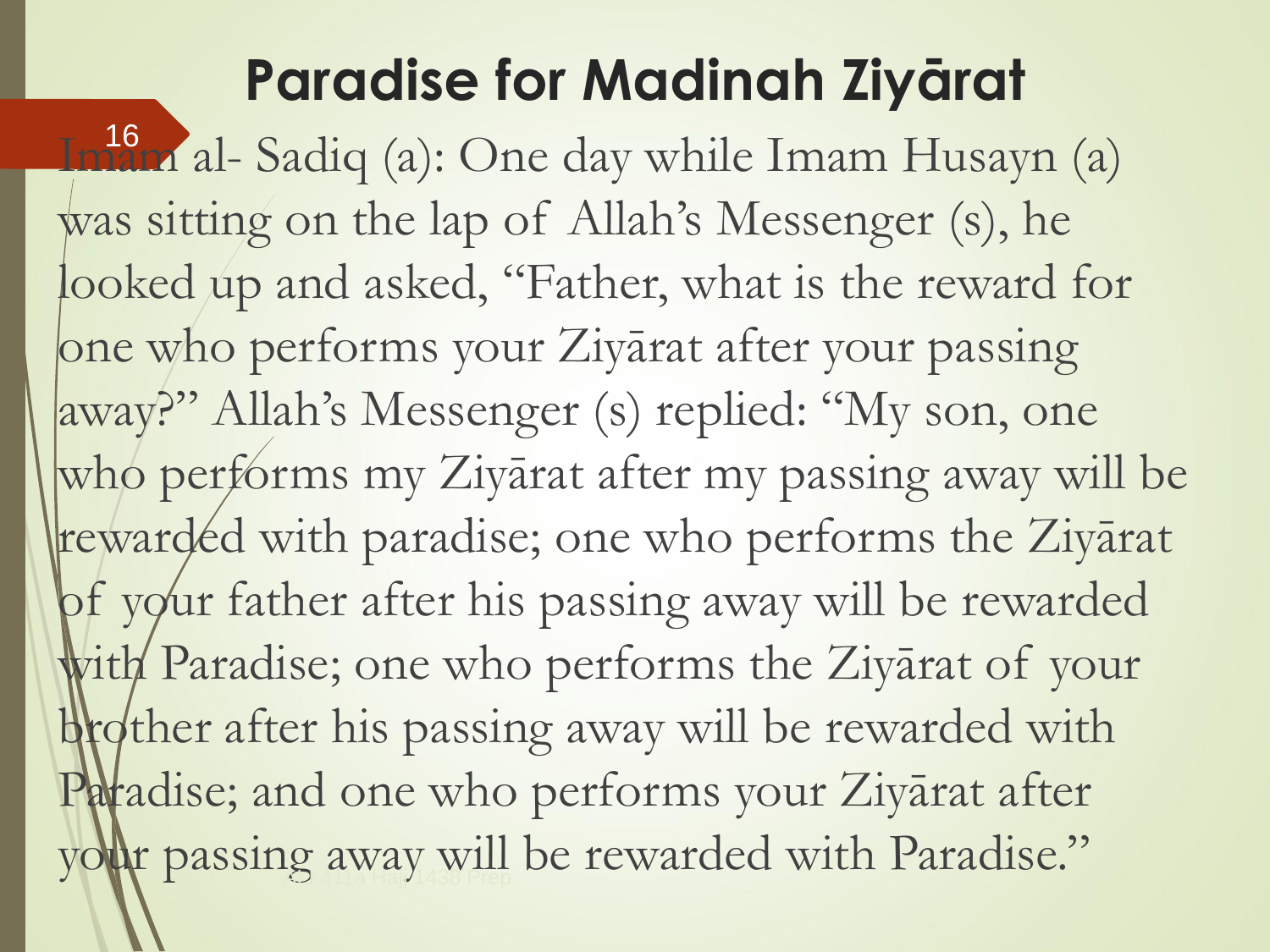# **What to recite in Madinah?**

- Allah's Messenger (s): One who comes to the Ziyārat of my grave after my passing away is like one who has migrated to me during my lifetime. So if you cannot come for my Ziyārat, convey your salutation to me, for it is sure to reach me. 17
- 'Aamir b. Abdullah said to al-Sādiq (a): I paid two to three extra gold coins to my camel career to take me thru Madinah. Imam replied, "You did well. How easy this was for you! And now you can come to the grave of the Rasūlullāh and say salaam to him." Then Imam continued, "Verily the Rasūlullāh hears your voice from nearby and he will be informed of you from far."
	- The last line of a short Ziyārat of Rasūlullāh taught by al-Sādiq نِي وَرَبُّكَ بِكَ لِيَغْفِرَ لِيْ ذُنُوْبِيْ :a): reads) َ َ ه َّب لیّ اللهِ رَ  $\zeta$  $\overline{a}$ ا ُ يَا مُحَمَّدُ إِنِّي أَتَوَجَّهُ إلىَ اللهِ رَبِّي وَرَبُّكَ بِكَ لِيَغْفِرَ لِيْ ذُنُوْبِيْ َ  $\int$  $\frac{1}{2}$ <u>لي</u> **م**ر<br>ر ْ ر<br>. .<br>م .<br>و  $\frac{1}{2}$ ڵ<br>ڵ ِ<br>ب بڑی<br>باند

*- O Muhammad, I have turned to Allah, Your Lord and mine, thru*   $\alpha$ , so that He forgives my sins.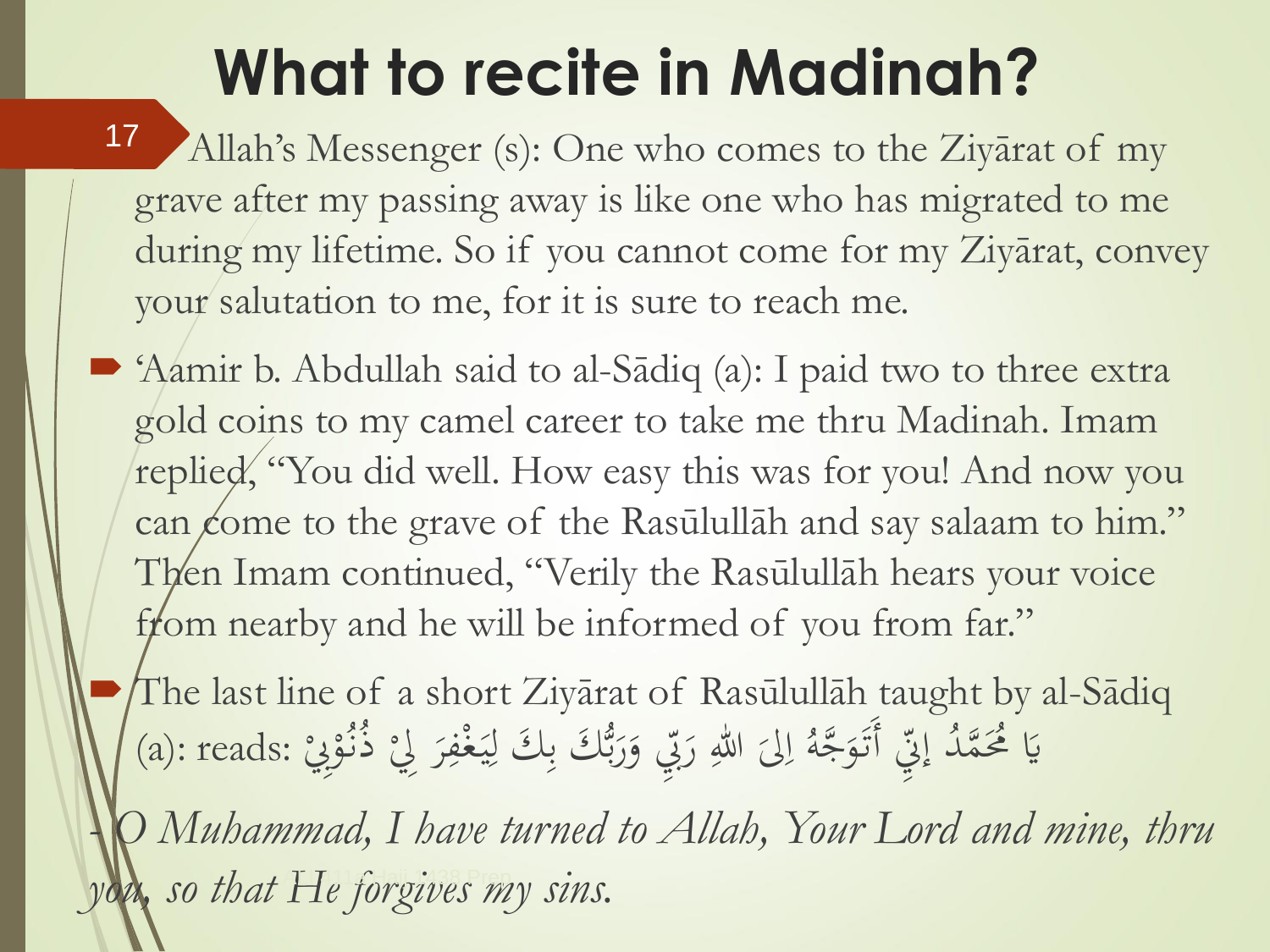**Du'ā at the grave of Rasūlullāh** Humble before Allah at the grave of the Prophet Imam Ali b. Zaynul 'Abidin al-Sajjād (a) used to read َّ م **€** اللَّهُمَّ إِنِّي أَصْبَحْتُ لَا أَمْلِكُ لِنَفْسِي خَ .<br>أ **ٔ**<br>م  $\int$  $\overline{\mathbf{r}}$ **A** <u>ة</u> تي أَصْبَحْ  $\ddot{\cdot}$ ْ ه إِنِّي أَصْبَحْتُ لَا أَمْلِكُ لِنَفْسِي خَيْرَ مَا أَرْجُو  $\sim$ يْرَ مَا أَرْجُو لَهَا ر<br>ا  $\sim$ ُل<br>ر **∕** ا ََّل و َ ر<br>ا عَنْهَا شَرَّ مَا أَحْذَرُ .<br>ا **๎**  $\lambda$ نہ<br>نہ َ  $\frac{1}{2}$ ا<br>ا  $\bigwedge$ أَدْفَعُ عَنْهَا شَرَّ مَا أَحْذَرُ عَلَيْهَا <u>ة</u><br>-ْ َ  $\ddot{\phantom{0}}$  $\frac{1}{\sqrt{2}}$ ى<br>ك  $O/$ Allah  *find that I do not have the power in myself to attain* the good I hope for, Nor do I have the power to avert the harm I fear. بأن ۰ مار<br>۱ سني<br>مني لبِكَ وَلَا فَقِيرَ أَفْقَرُ <u>ة</u>  $\overline{\phantom{a}}$  $\frac{1}{2}$ َ  $\frac{1}{2}$  $\frac{1}{2}$ .<br>با ب ُر<br>ا ور **A** تِ الْأُمُّدُ  $\overline{\phantom{0}}$ وَأَصْبَحَتِ الْأُمُورُ بِيَدِكَ وَلَا فَقِيرَ أَفْقَرُ مِنّي ﴿إِنِّي لِمَا أَنْزَلْتَ إِلَيَّ مِنْ خَيْرٍ ْ َ الم<br>ا  $\mathbf{A}$  $\int_{S}$ ڵ<br>-ل ز<br>ز ز<br>ن  $\blacklozenge$  $\overline{\mathsf{I}}$  $\sum$ ﴿ إِنِّي لِمَا أَنْزَلْتَ إِلَيَّ مِنْ خَيْرٍ فَقِلْرٌ﴾ ا<br>ع And I find that all affairs are in Your hand and that there is Ine more needy than I. I'm in need of the good that You have given *me* (Q 28:24). 18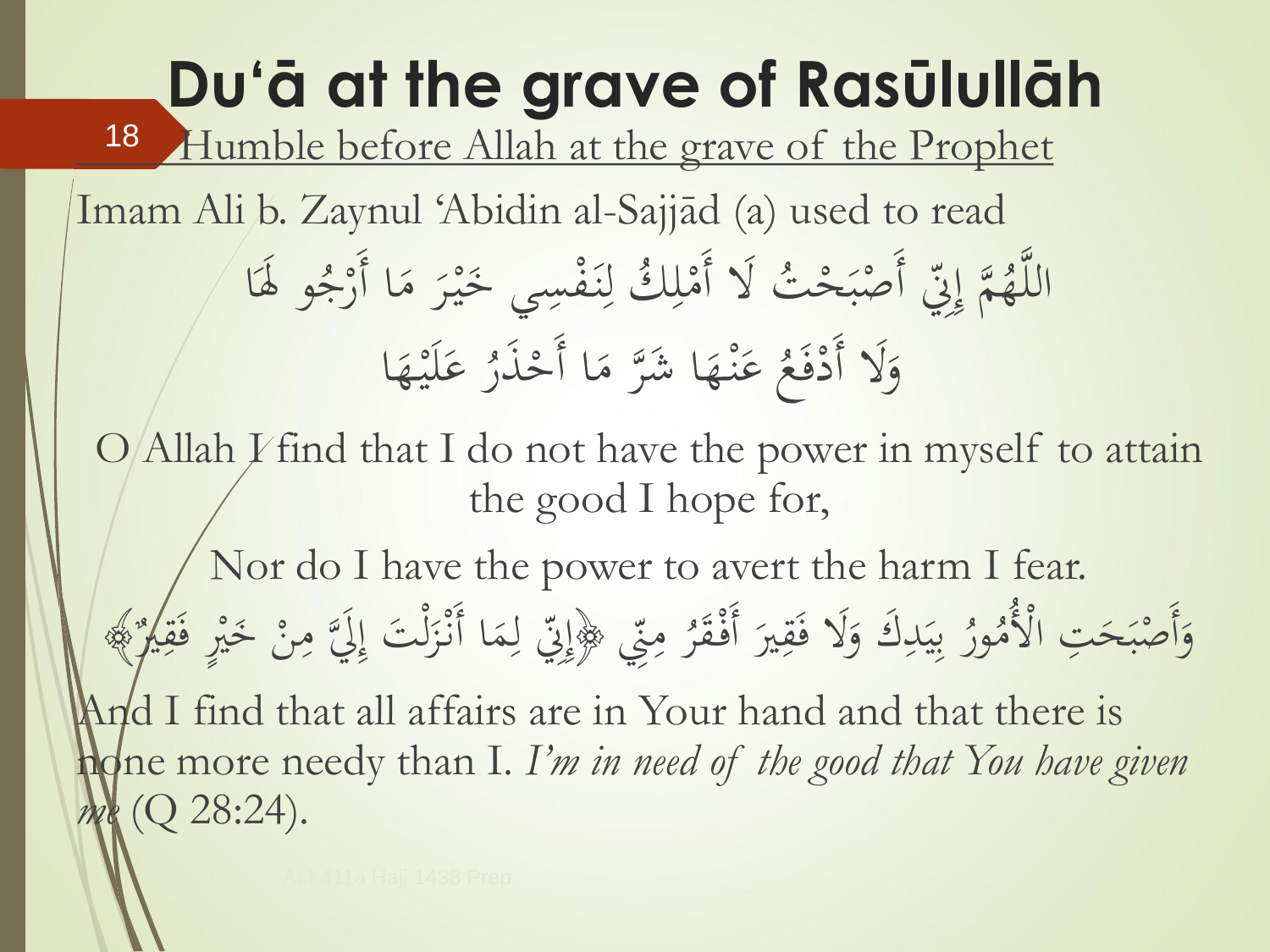#### **Du'ā at the grave (continued)** مَّ أَرِدْنِي مِنْكَ بِخَيْرٍ فَلَا رَادَّ لِفَضْلِكَ اللَّ  $\overline{1}$ <u>ل</u> َ  $\frac{1}{2}$ ْ ه<br>.<br>^  $\mathbf{A}$ ْ ُ اللَّهُمَّ أَرِدْنِي مِنْكَ بِخَيْرٍ فَلَا رَادَّ لِفَضْلِكَ اللَّهُمَّ إِنِّي أَعُوذُ بِكَ مِنْ أَنْ تُبَدِّلَ الْج י<br>אי ،<br>ب بدبد ْ ْ  $\mathbf{A}$ ِ<br>ب ب  $\int$  $\frac{1}{2}$ **€** هُمَّ إِنِّي أَعُوذُ بِكَ مِنْ أَنْ تُبَدِّلَ ا<sup>لثَّ</sup>جِي <mark>19</mark> بأن أَوْ أَنْ تُغَيِّرَ جِسْمِي أَوْ تُزِيلَ نِعْمَتَكَ عَنِّي  $\frac{1}{2}$  $\sim$ ْ .<br>ن في المراجعة<br>مراجع  $\overline{\phantom{0}}$ بر<br>ت ۠ ا<br>ا  $\overline{a}$ س<br>پر ْ **ہ**

O Allah I ask to decree that which is good for me because no one can keep away Your grace. O Allah I seek refuge with You from replacing my name, from changing my body, or from removing Your blessing from me.

**ک** يِّي بِالتَّقْوَى وَجَمَّلْنِي بِالنِّعَمِ وَاعْ َ السم<br>السم س<br>بد  $\downarrow$ ِس<br>ه َ ا<br>م ،<br>دارا س<br>ينبي<br>تركيب ه َّ ز م سا<br>مخ ز **€** اللَّهُمَّ زَيّنِّي بِالتَّقْوَى وَجَمَّلْنِي بِالنِّعَمِ وَاعْمُرْنِي بِالْعَافِيَةِ وَارْزُقْنِي شُكْرَ الْعَافِ .<br>في **گ**ر ل<br>ا ر<br>( <u>ٔ</u> ر<br>ر َ <u>بة</u>  $\frac{1}{2}$  $\frac{1}{2}$ .<br>في السم<br>السمار<br>السمار </sub>ا ر<br>|<br>| **△** مُرْنِي بِالْعَافِيَةِ وَارْزُقْنِي شُكْرَ الْعَافِيَةِ  $\frac{1}{4}$  $\frac{1}{2}$  $\frac{1}{2}$ 

O Allah! Adorn me with piety and beautify me with Your blessings. Give me a long, healthy life and sustain me with the ability to thank You for good health.

(All Hadiths on Madinah taken from *Kamil al-Ziyarat*)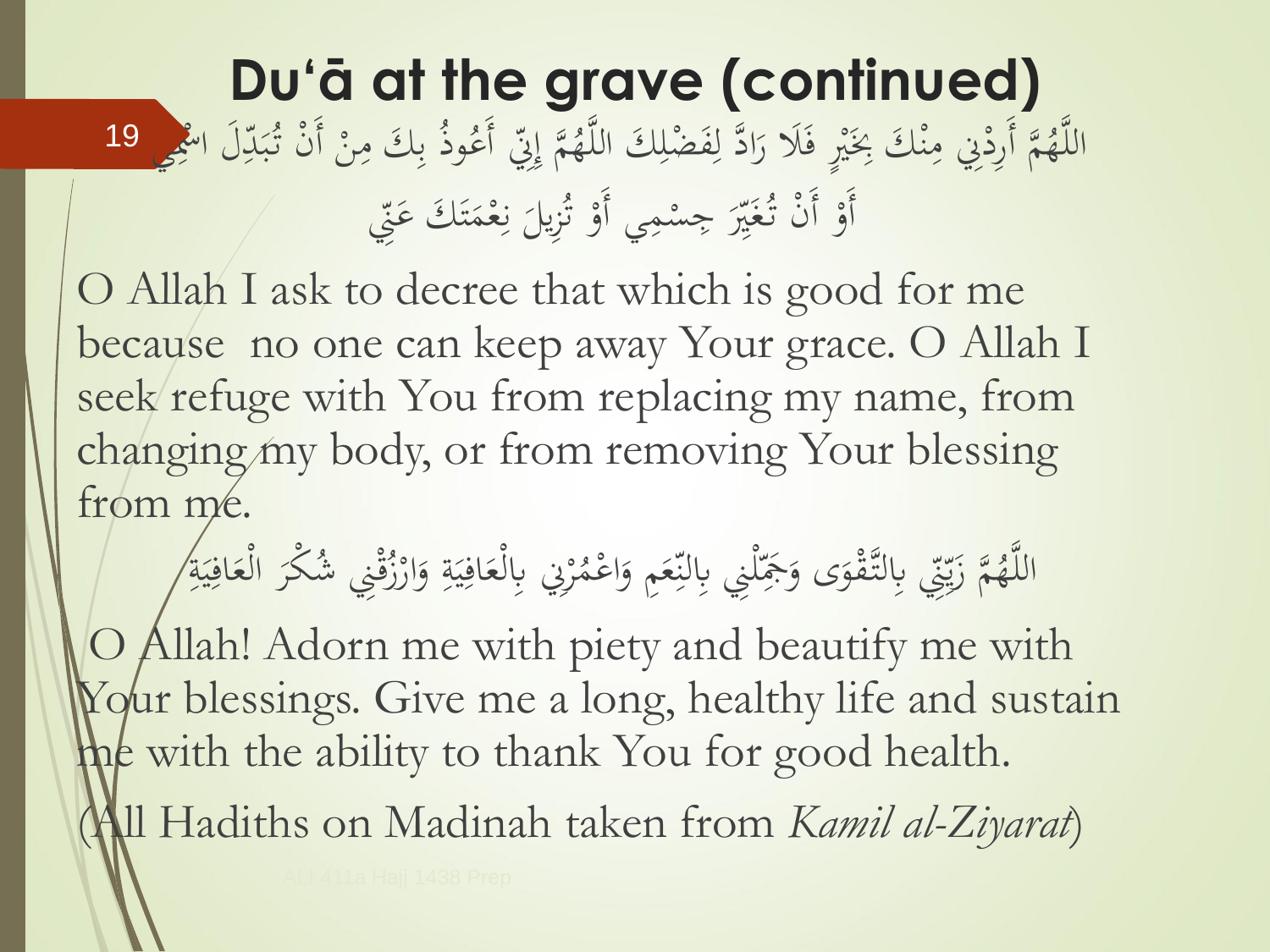### **Essentials at all holy places**

Ensure that your wājibāt are performed A lot of dhikr, recitation of the Quran **Five recommended Dhikrs** Reflection & pondering over the holy sites Visit historical sites & know their importance Meet many Muslims from different background Also take the necessary rest  $-$  listen to your body. Taking gift back home is recommended but do not spend a lot of time shopping & bargaining 20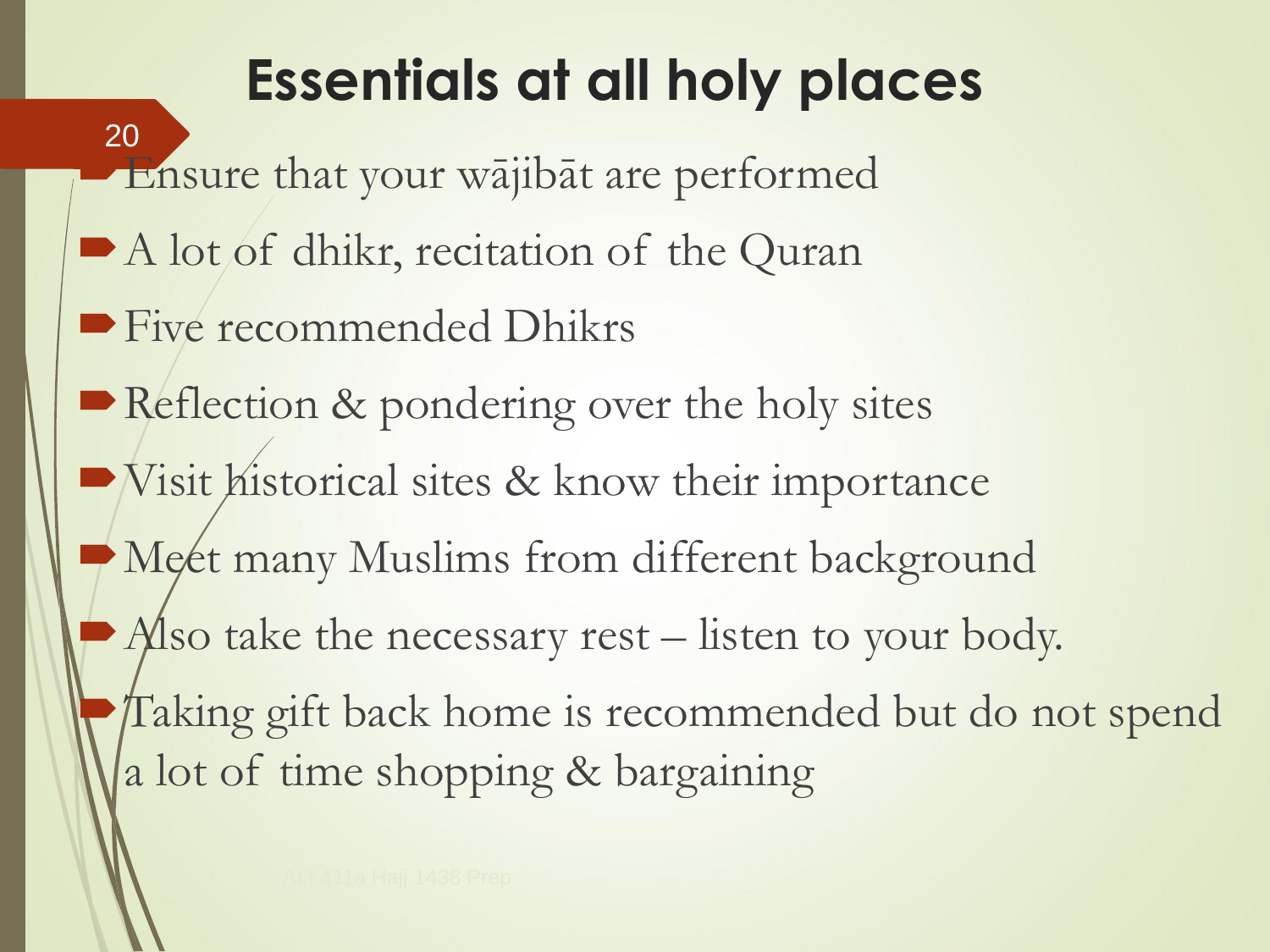### **Az-Zahraa – the Lady of the Radiance**

21



#### **HOUSE OF BIBI FATIMA(S.A.)** (MADINA)

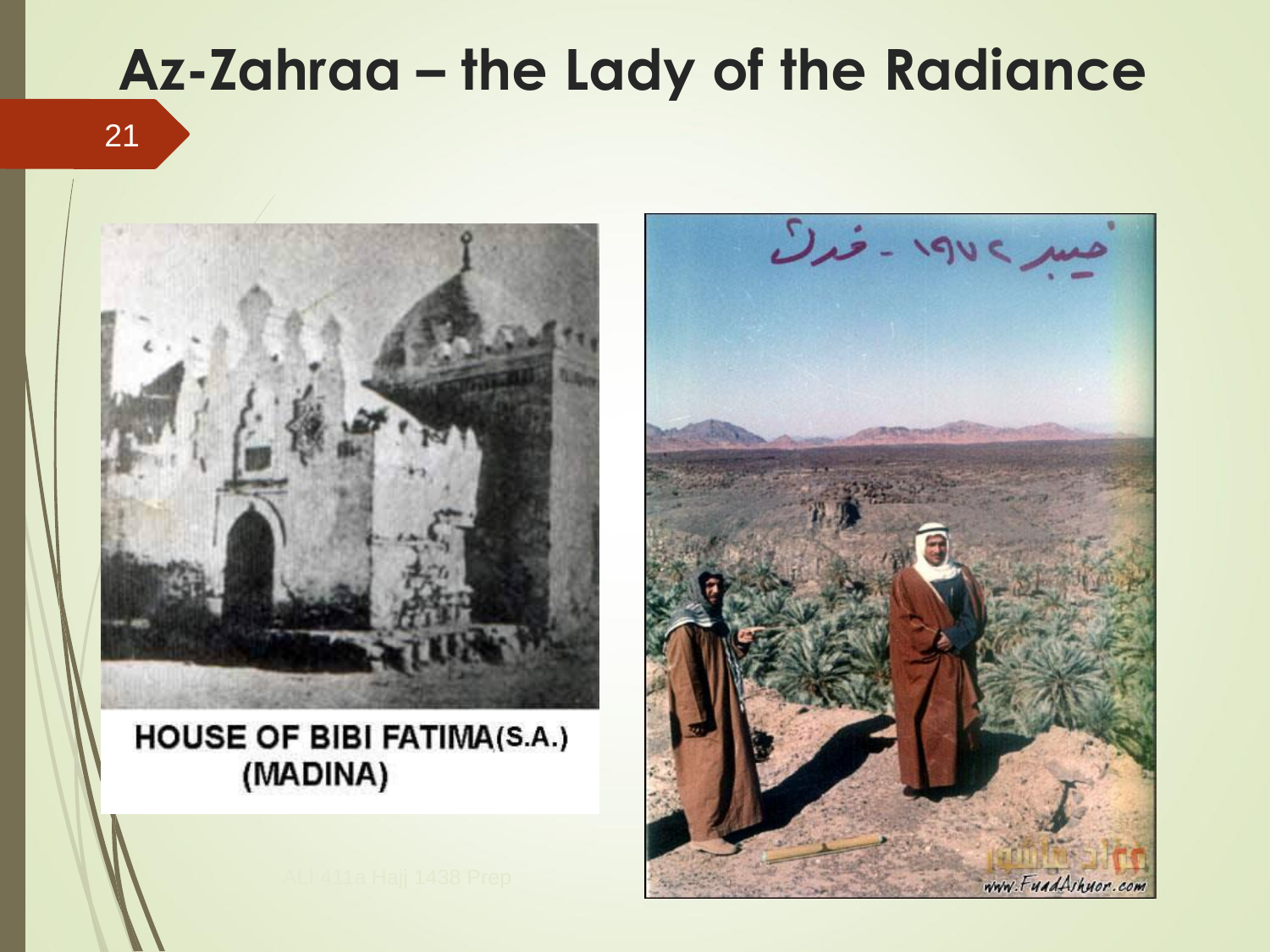## **Madinah al-Munawwara**



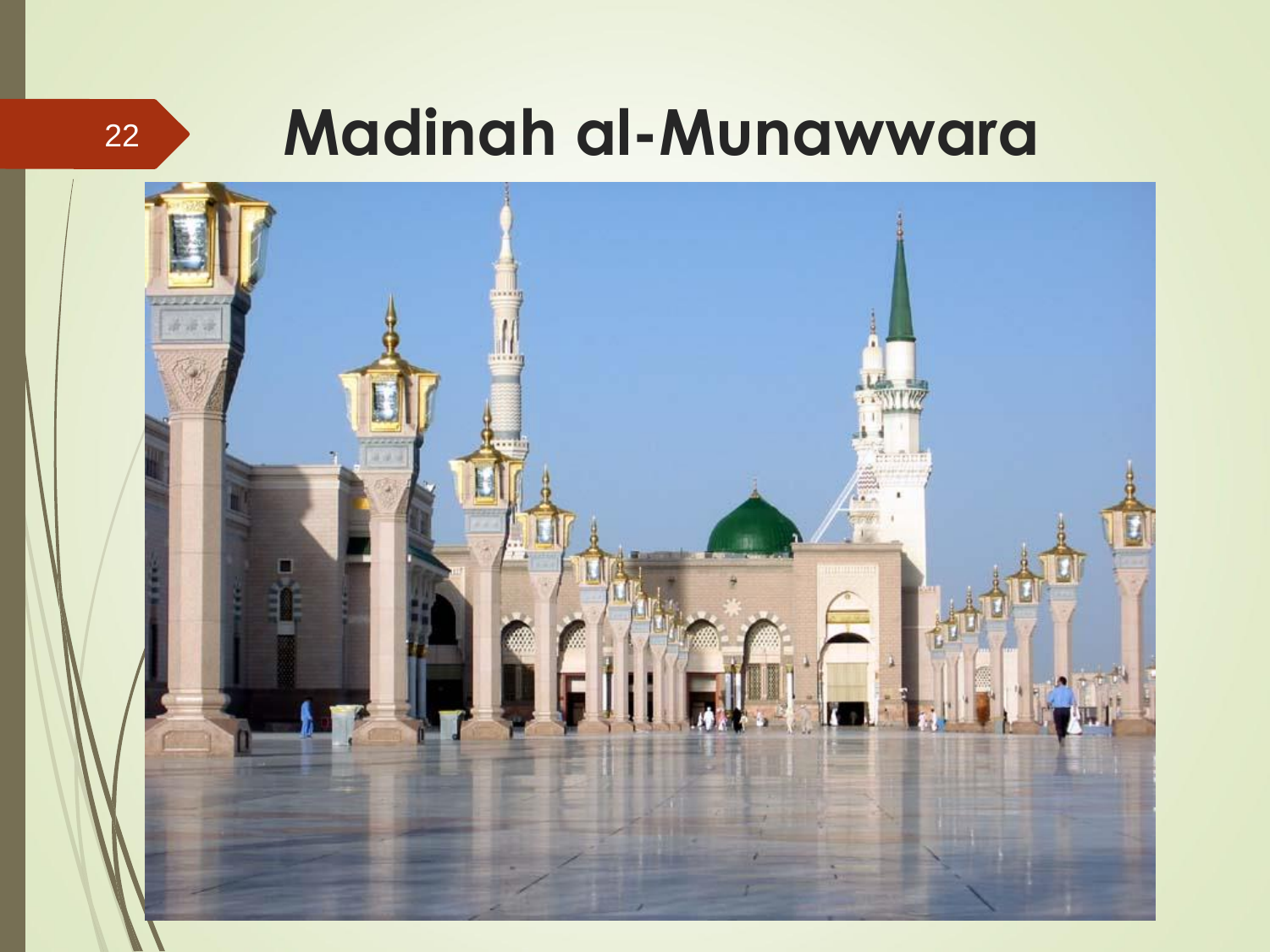# **How to derive Spirituality?**

- Use the Du'as of wudhu to train yourself
- Dialogue between Imam al-Sajjad & Shibli
- **If Hajj trip requires so much preparation** imagine the preparation for al-Akhira
- $\blacksquare$  Desert = Mashhar, Ihram = Kafan, etc
- You are at the holy place where the Prophets, Imams & millions of Muslims have been. Do we really deserve this?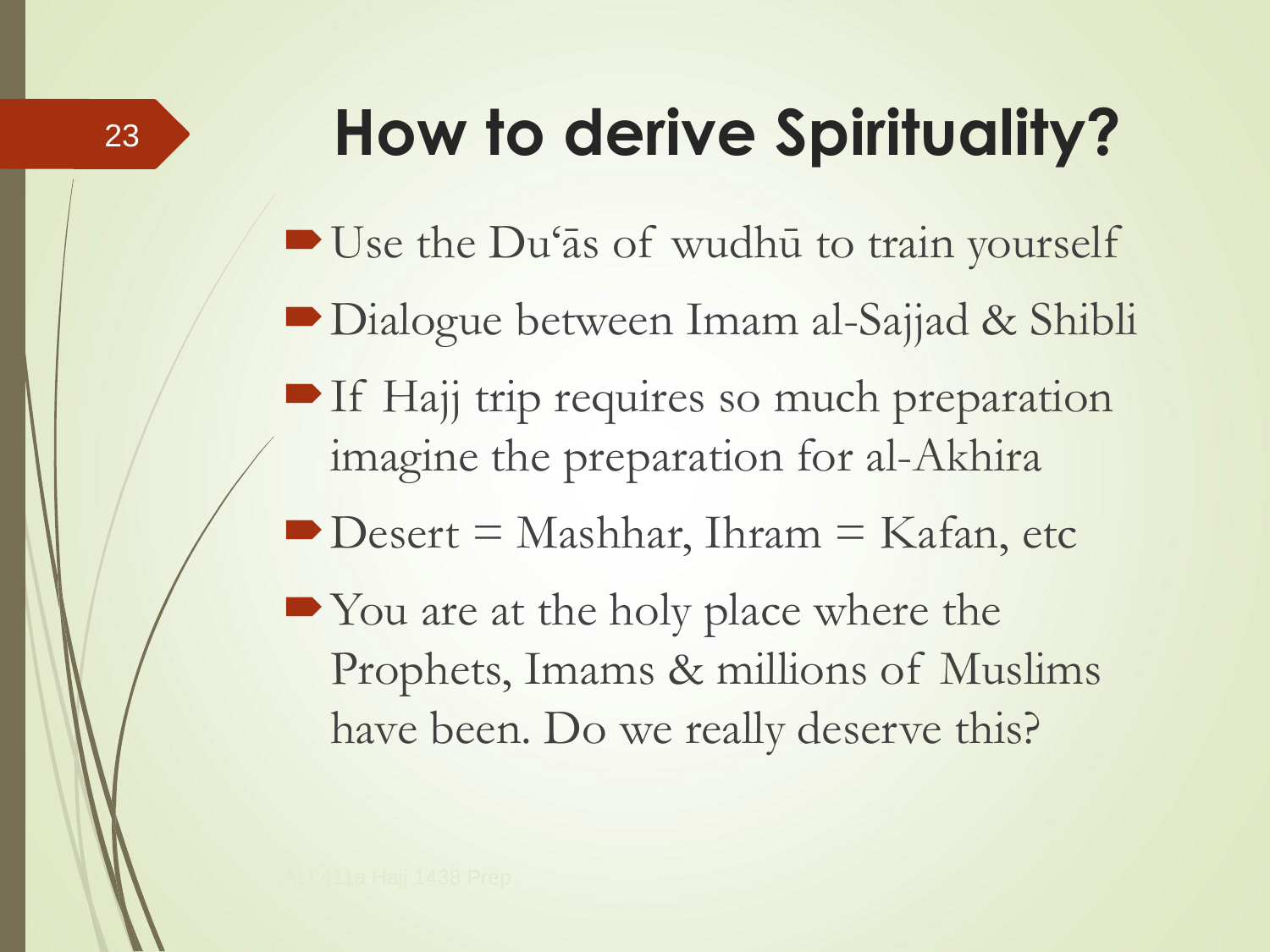# **Saying Jamaat prayers - 1**

### **Can we say prayers behind a non-Shi'ī Muslim Imam?** 24

Yes, we can say and inshāAllah we will get the great reward of saying prayers in the holy places in the congregation of Muslim ummah. All urists are unanimous about this rule.

#### **Rules on praying Jamaat salāt in the haramayn**

Here are a few simple points. For details please seek guidance from a local scholar or refer to Islamic Laws

1. With the exception of Maghrib, all prayers can be said following their timings. Maghrib prayers in the haramayn, in most cases, begin before our scheduled time. Our experience indicate that in Madinah, there have been occasions when the actual prayers begins about 12 minutes after their adhān time at sunset. In this case we can also say Maghrib with them. Otherwise, we have to either wait till the Maghrib time sets in or repeat if you said the prayer with them with the intention of qadhā or qurbat.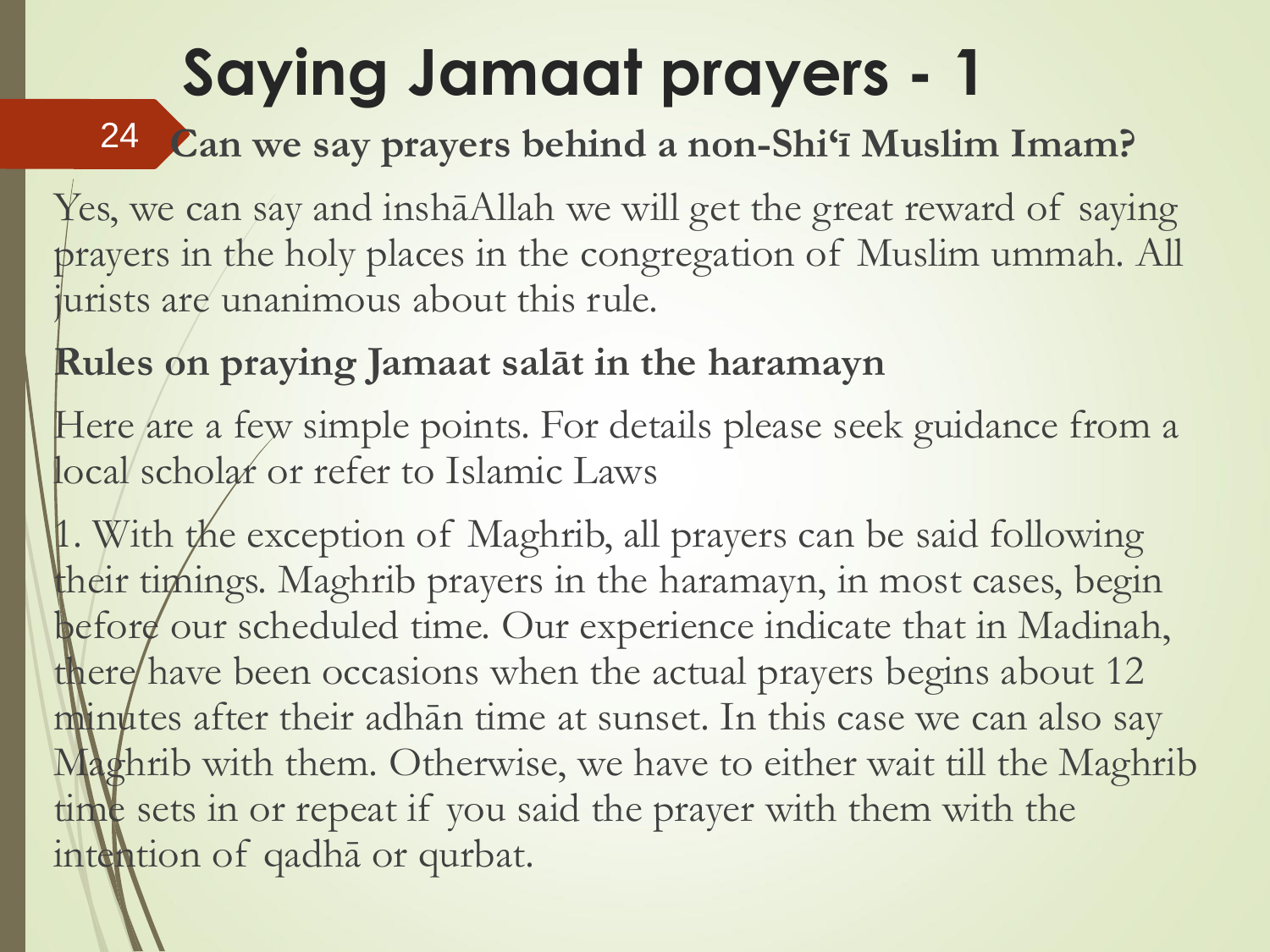# **Saying Jamaat prayers - 2**

2. 25 Do not do the niyyat of Jamaat. You would say the prayer in furada but have the intention following the Imam in actions, such that one would not go to ruku, sajda, or rise for the next rak'ah before the Imam. This is to maintain the discipline of Jamaat prayers as well respect the procedure of fellow Muslims.

3. In most cases you will notice that your recitations of sūras qirā'at, dhikr in ruku, sajdah, tashahud and salām are done before the Imam. In these, cases recite any sunnat dhikr to fill-in-thegap.

4. It is permissible due to taqiyya to do sajda on the carpet inside the Masjid of the Prophet and other masajid. This is when it is not possible to do sajdah on the tiles of the masjid. There is no requirement to go and find another place for salāt in order to avoid the situation of taqiyya; similarly it is not mandatory to delay the salat until one gets out of the taqiyya situation.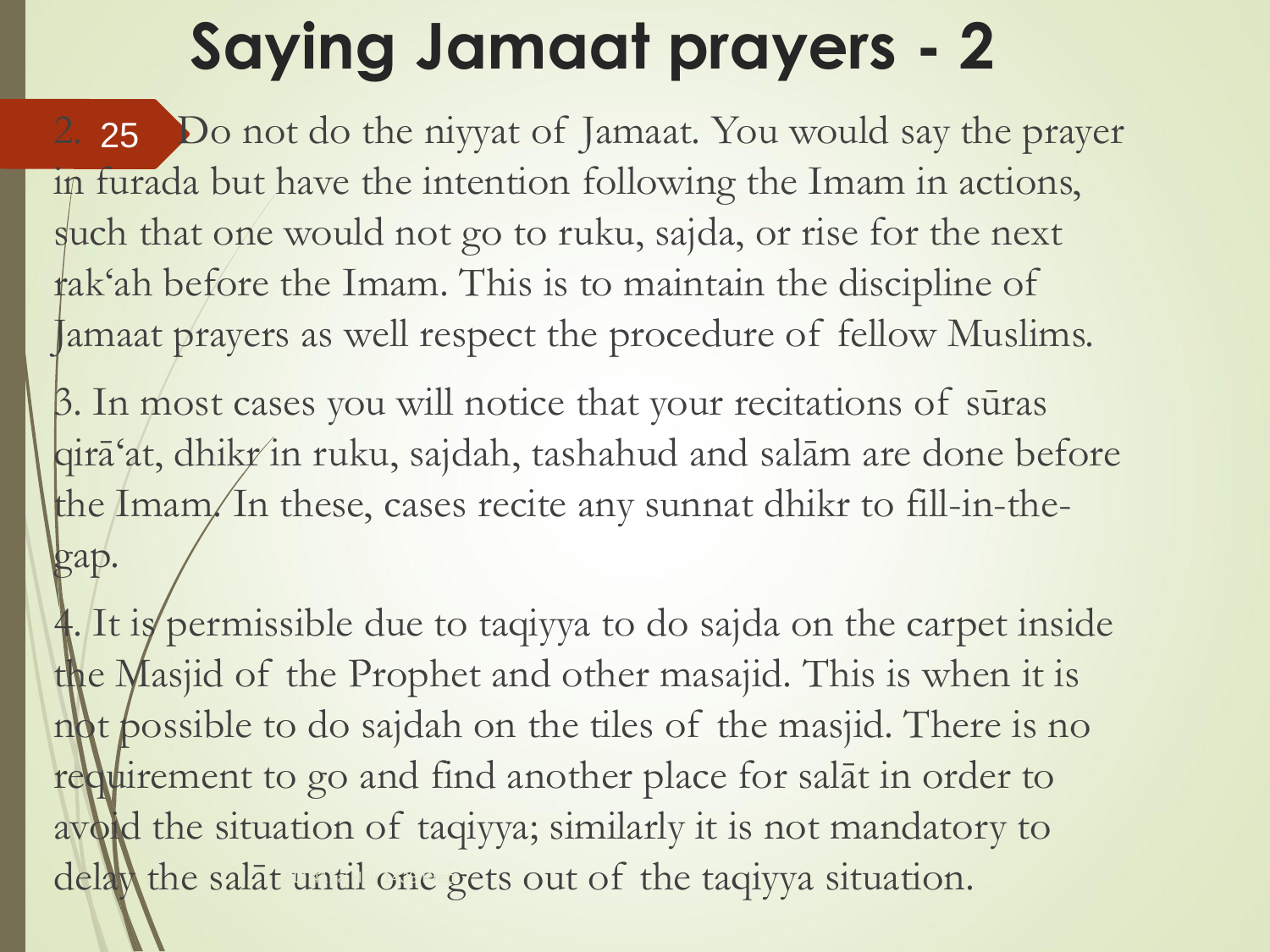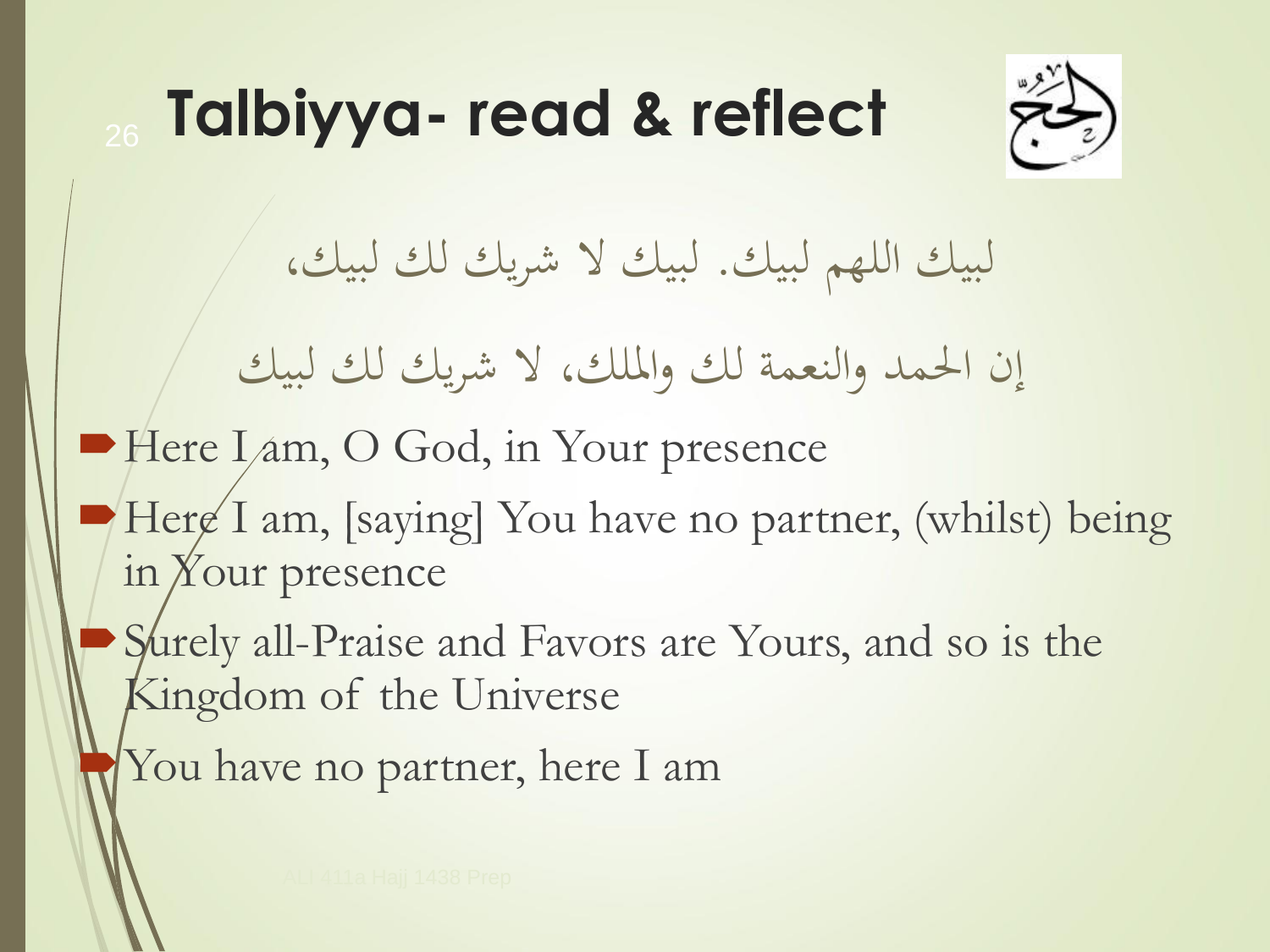### **Spiritual Experience at 'Umrah** 27



- We are in dire need of food for human soul because we live in a lot materialism
- $\blacktriangleright$  Hajj is the best time for spiritualism:
- 1. Cut-off from all routine, family & friends 2. Restrictions of Ihram
- 3. Connection with the origins of Islam
- 4. There is another world, besides ours
- 5. Sense of Qurb (closeness) to Allah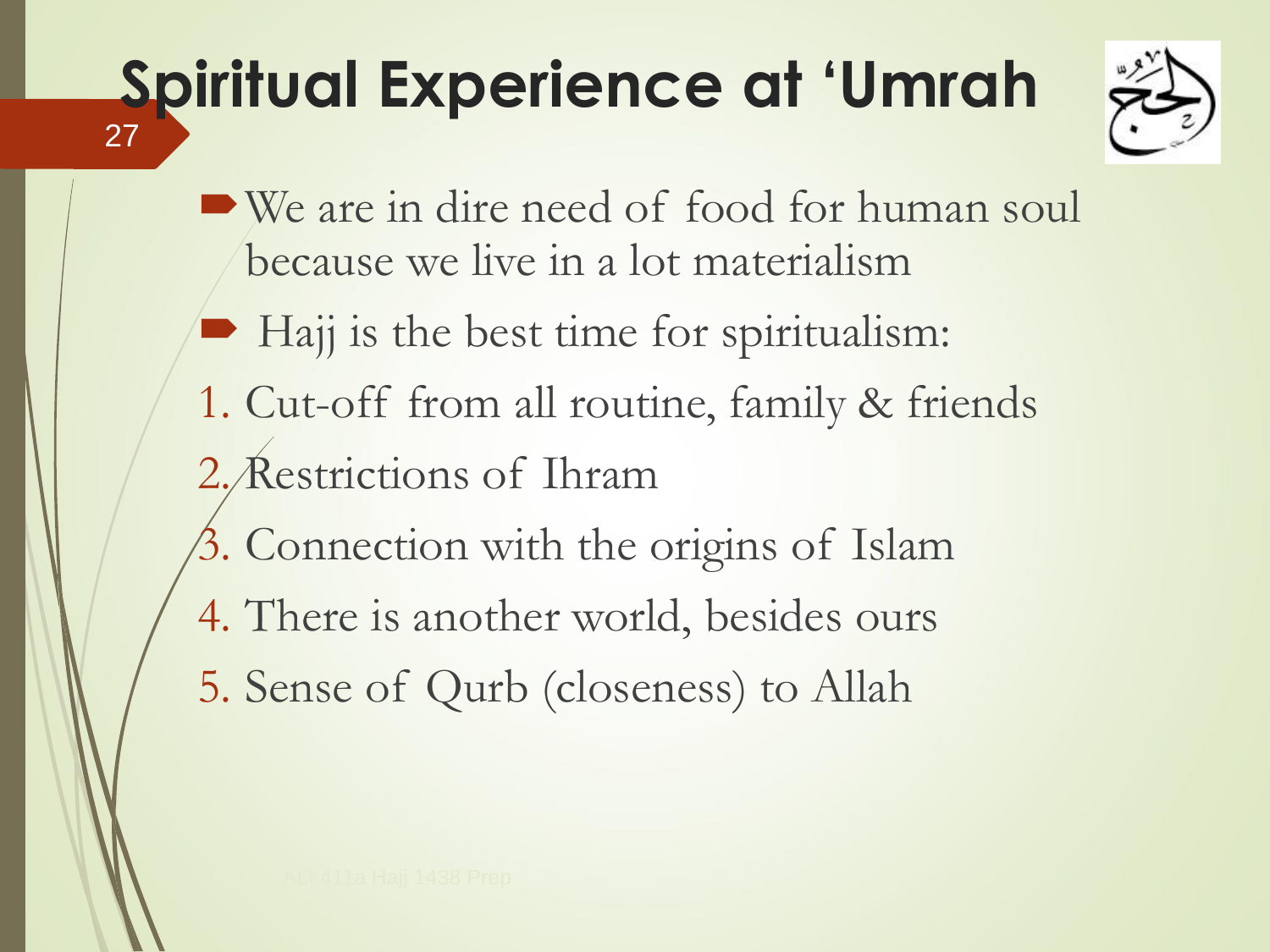### **Dhikr during 'Umrah**



28

#### $\overline{\phantom{a}}$ وَاعْتَمَرَ عَلِيٌّ بْنُ الْحُسَيْنِ  $\sim$  $\frac{1}{2}$  $\frac{1}{2}$ **ك** َ مَبِين<br>م س .<br>أ <u>ا</u>لا<br>ل <u>ئا</u> ا ्<br>। ِی ْب ب ن<br>پا عَلِيٌّ بْنُ الْحُسَيْنِ عِ فِي رَجَبٍ ۖ فَكَانَ يُصَلِّي عِنْدَ الْ  $\overline{\mathbf{r}}$ ا<br>ا َ  $\int$  $\overline{\phantom{a}}$ ْ ه<br>.<br>. س<br>|<br>|  $\frac{1}{2}$ ُ َجَبِ ۖ فَكَانَ يُصَلِّي عِنْدَ الْكَعْبَةِ ۚ عَامَّةَ  $\ddot{\zeta}$  $\overline{a}$  $\boldsymbol{\zeta}$ ان<br>ا ى<br>ك **الم**  $\ddot{\cdot}$  $\frac{1}{2}$ ْ **ابر**<br>ب  $\frac{1}{2}$ <u>ل</u><br>. ل ان<br>ا لُّہُ عَامَّةَ<br>م ا<br>ا  $\sum_{i=1}^n$ لِهِ وَنَهَارِهِ وَيَسْجُ ْ ِ<br>با<br>ر ا کانی ہ<br>پ َ ز<br>ا َ 4  $\overline{\mathbf{r}}$  $\frac{1}{2}$  $\frac{1}{2}$ <u>ل</u>' ل **C** م مؤتمر  $\sum_{i=1}^{n}$ **م** ل<br>د لِهِ وَنَهَارِهِ وَكَانَ يُسْمَعُ مِنْهُ فِي نی<br>ح <u>و</u>  $\frac{1}{2}$ ز<br>. َ ~<br>|<br>|  $\overline{\mathbf{r}}$ ُ ە ۋە<br>منە  $\ddot{\phantom{a}}$ ه<br>.<br>^ ِ<br>م <u></u> ه ود  $\overline{1}$  $\mathcal{L}$ ج ا<br>ا سُجُودِهِ– عَظَمَ م<br>ا المعامل المستقبل المستقبل المستقبل المستقبل المستقبل المستقبل المستقبل المستقبل المستقبل المستقبل ا<br>والمستقبل المستقبل المستقبل المستقبل المستقبل المستقبل المستقبل المستقبل المستقبل المستقبل المستقبل المستقبل ا الذَّنْبُ مِنْ عَبْدِكَ فَلْيَحْسُنِ الْعَفْوُ مِنْ عِ ز<br>ل ا<br>المسابق<br>المسابق<br>المسابق<br>المسابق<br>المسابق ْ  $\ddot{\cdot}$ ا<br>ا <u>ہ</u>  $\ddot{\phantom{1}}$ ه<br>.<br>. ْ <u>a</u> ہ<br>ر نِ الْعَفْوُ **م**<br>م الم<br>ا ل<br>ا **∕** يَحْسُنِ الْعَفْوُ مِنْ عِنْدِكَ **๎**  $\frac{1}{2}$

Imam Ali b. al-Husayn (a) (once) performed the 'Umrah in Rajab. He would pray night and day beside the Ka'bah, and be in prostration during the night and the day. He was heard saying the following *dhikr* in [his] prostration: *'Adumadh-dhanbu min 'abdika ; Falyahsunil-'afwu min 'indika (*Your servant's sin is enormous, So it will be gracious of You to pardon [him]. (*Misbāh* 2: 801)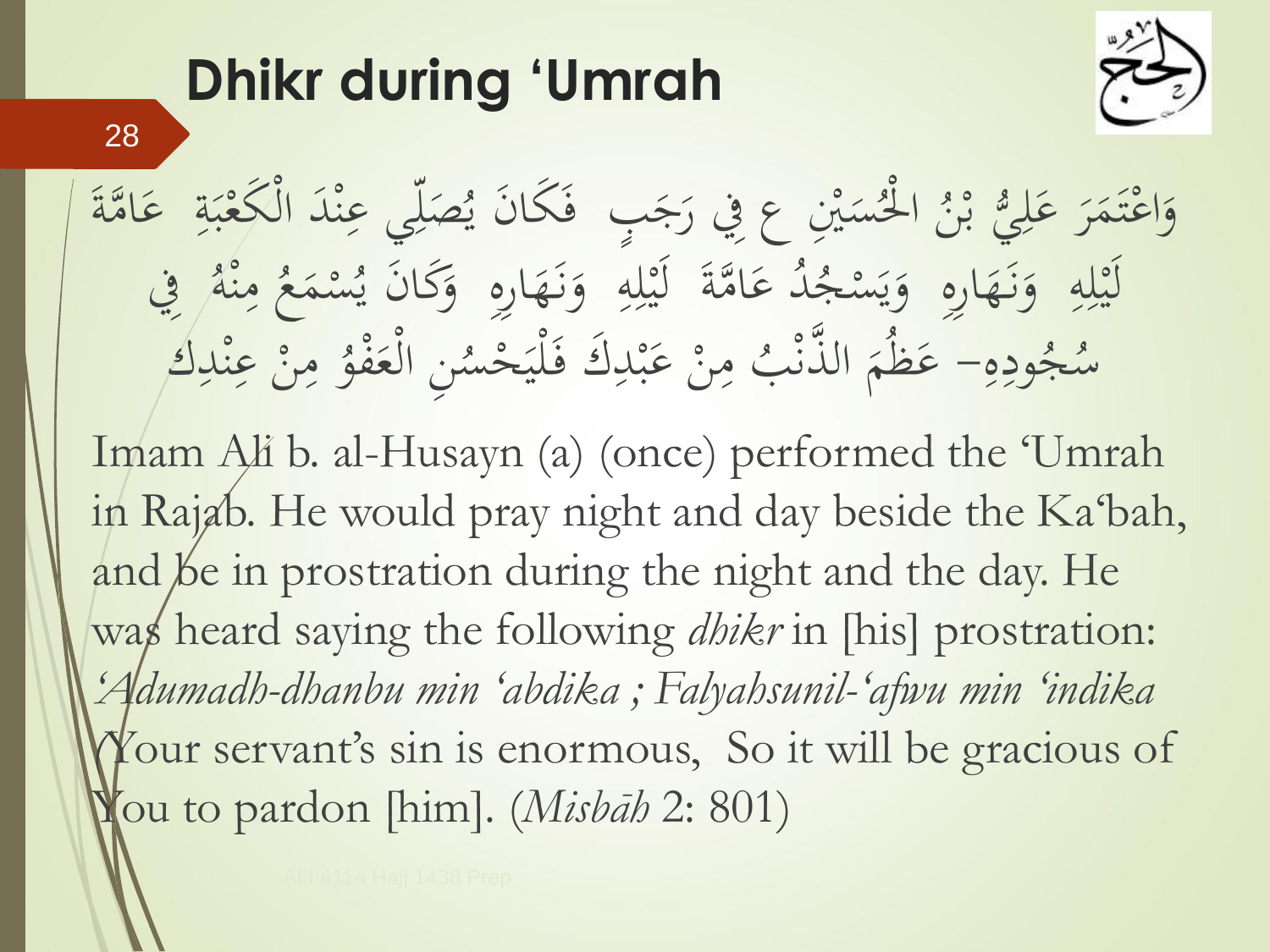# **Get Answers on Fiqh**





As the month of DhulHijjah approaches, refresh your knowledge on the rulings of Hajj. Visit our [Get Answers](https://connect.imam-us.org/acton/ct/26493/s-004e-1707/Bct/l-0a8c/l-0a8c:a13f/ct2_0/1?sid=TV2%3AZrvcWCaNc) section today to view more questions and answers from our growing database on matters pertaining to Islamic Pragtical Laws, including the rites of Hajj.

Want to ask a new question? Our team of knowledgeable scholars are ready to answer your questions as per the rulings of his Eminence, Grand Āyatullāh Sayyid al-Sistani. [Click here](https://connect.imam-us.org/acton/ct/26493/s-004e-1707/Bct/l-0a8c/l-0a8c:a13f/ct3_0/1?sid=TV2%3AZrvcWCaNc) to ask a new question.

<https://www.imam-us.org/get-answers/>

ALI 411a Hajj 1438 Prep

29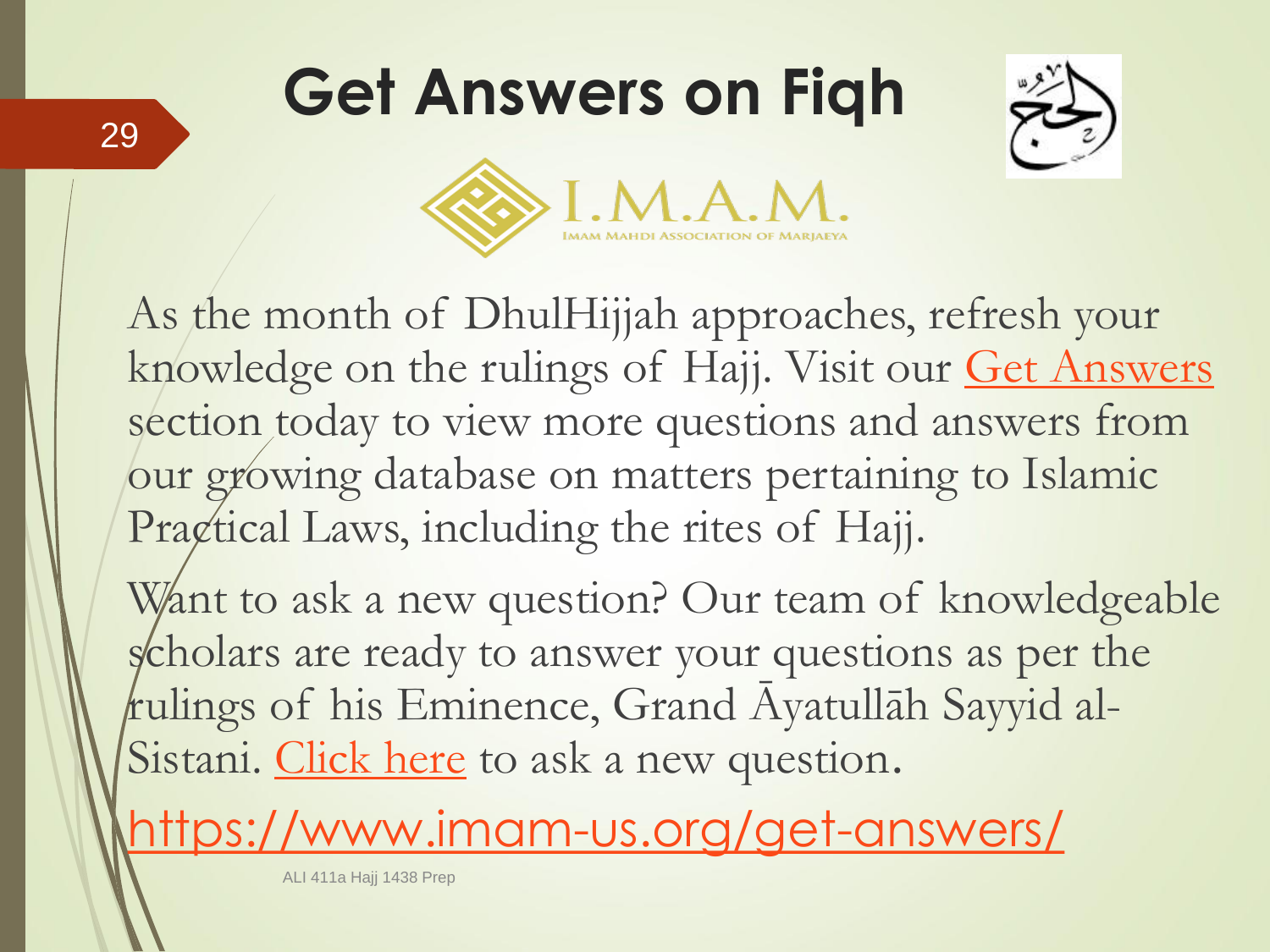# **'Umrah at-Tamattu`:Ihram**



Ihram: niyyah, talbiyah, wear ihram. Wudhū or ghusl not a condition. For male two white pieces of clothes, remain tahir, do not tie the loin cloth, blanket allowed if sewn provided do not cover the head

Know the forbidden: looking at mirror, lying, swearing, quarrelling, men to avoid shade when traveling, removing hairs, tooth, nails and blood from the body

30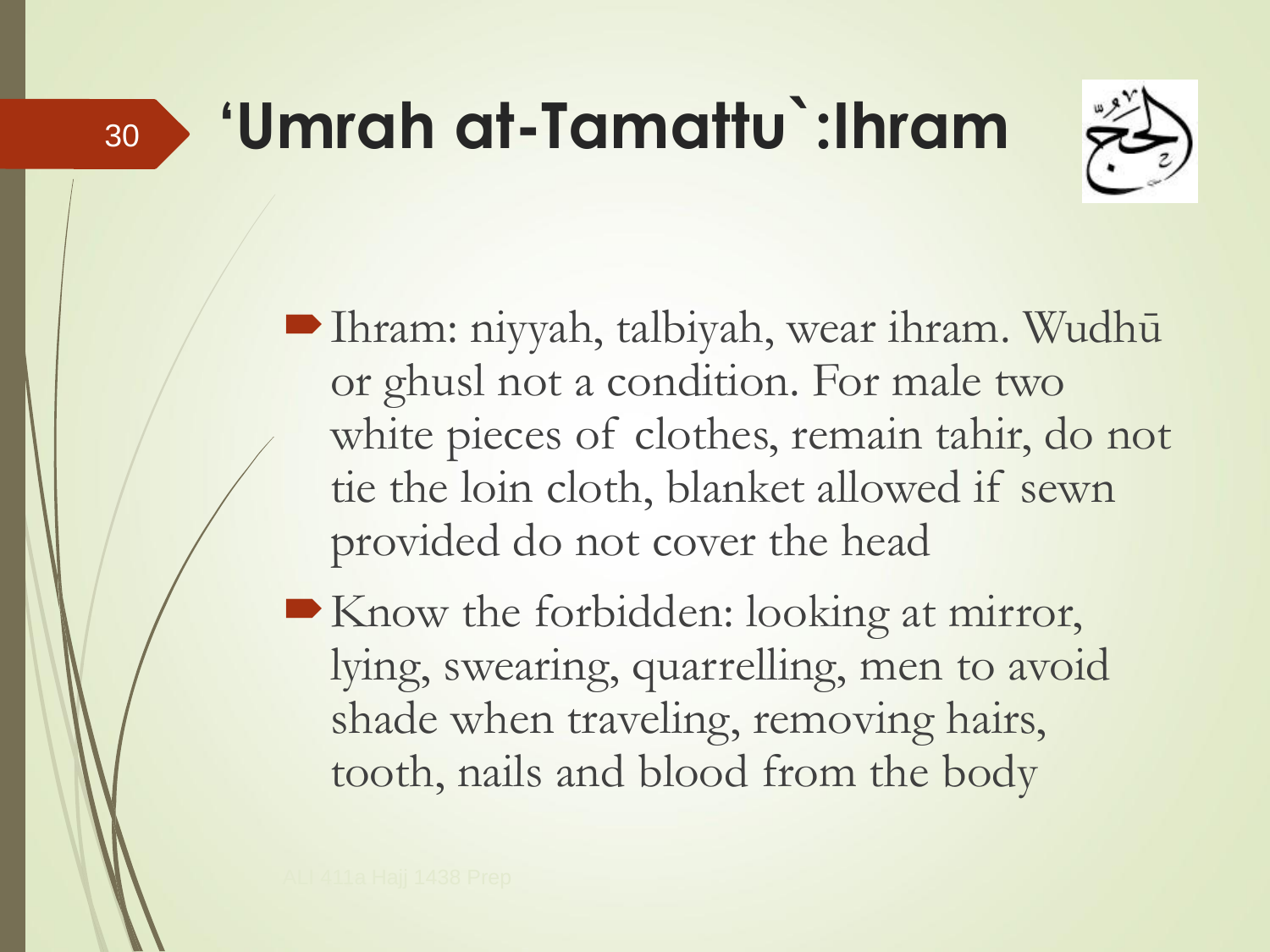### **ABC of Muharramaat** 31



**AFFECTION:look, touch, kiss, sex,** 

**masturbation, nikah**

**BEAUTY: surmah, mirror, oil, perfume, nail, hair, self-beautification**

**CLOTH: shade, head-cover, face-cover, (glove), 2piece, footwear**

**DEFENSE: tooth, blood, arms, hurting, hunting ETHICAL: quarrel, lying**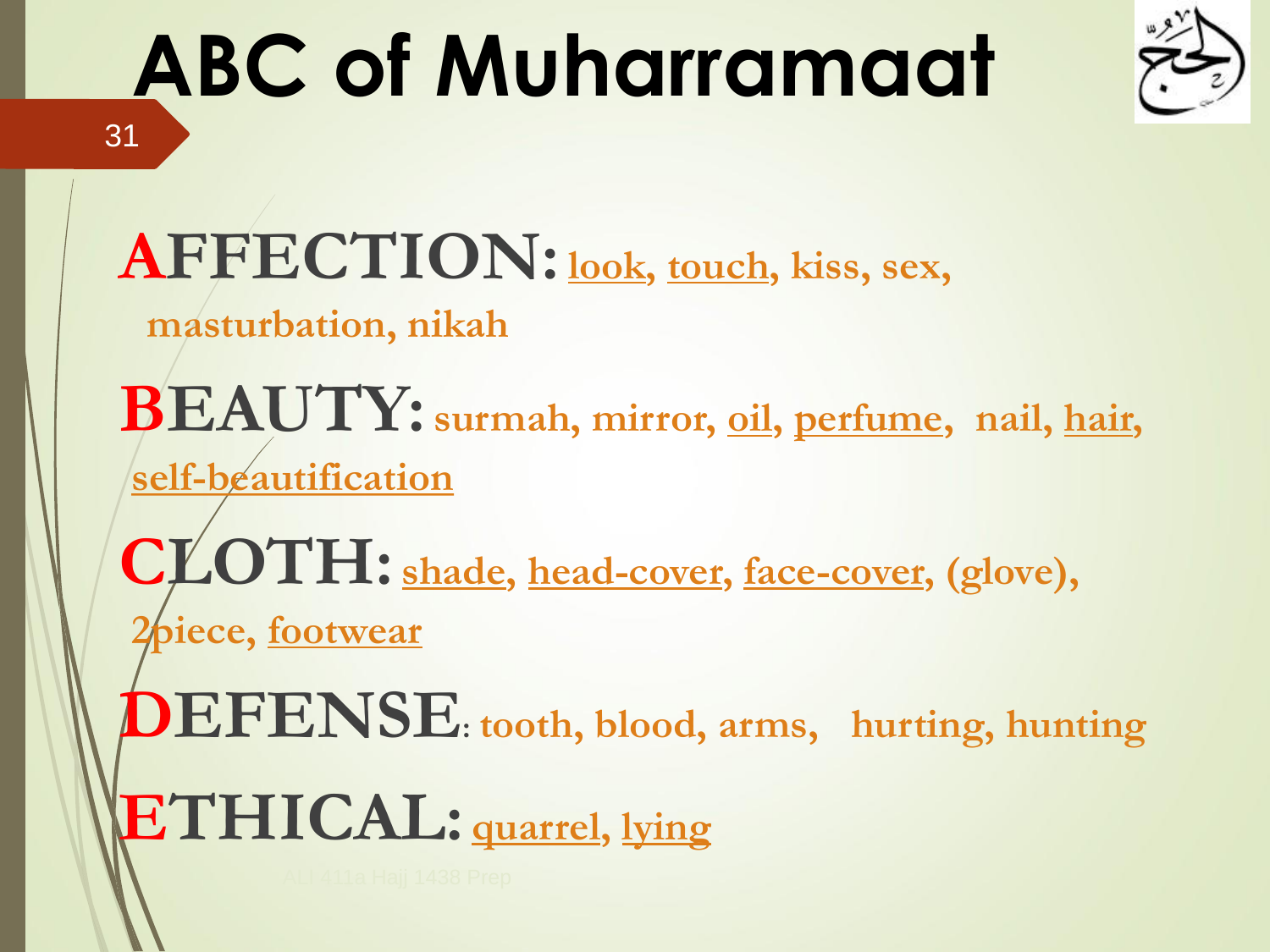# **'Umrah at-Tamattu`:Tawaf**



Wudhu a requirement

- Be careful about the number of rounds
- Trade in between the rush & distance
- Begin a little before Hajr Aswad & end a little after; do not haste to end it earlier

Do not be carried away by the crowd

- Be as calm as possible; it will soon end
- **If assisting someone, complete yours first**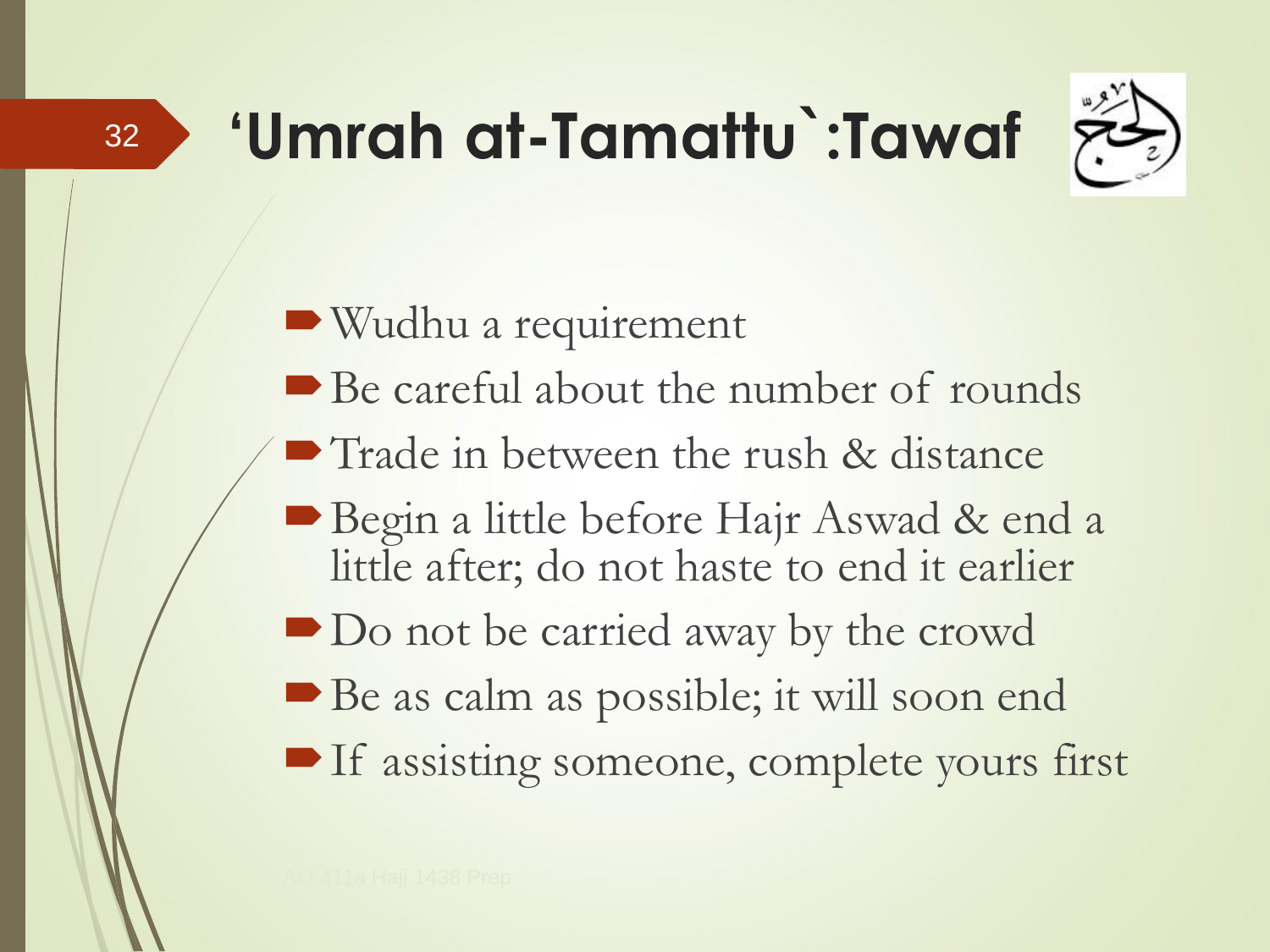# **'Umrah at-Tamattu`: Salāt**



■ Two rak`aat like morning prayers **After Tawaf immediately** As nearer to Maqam-e Ibrahim as possible Ensure you are out of Tawaf area ■ Be ready to be pushed during salat ■ Have a partner to stand next to you when you are praying

33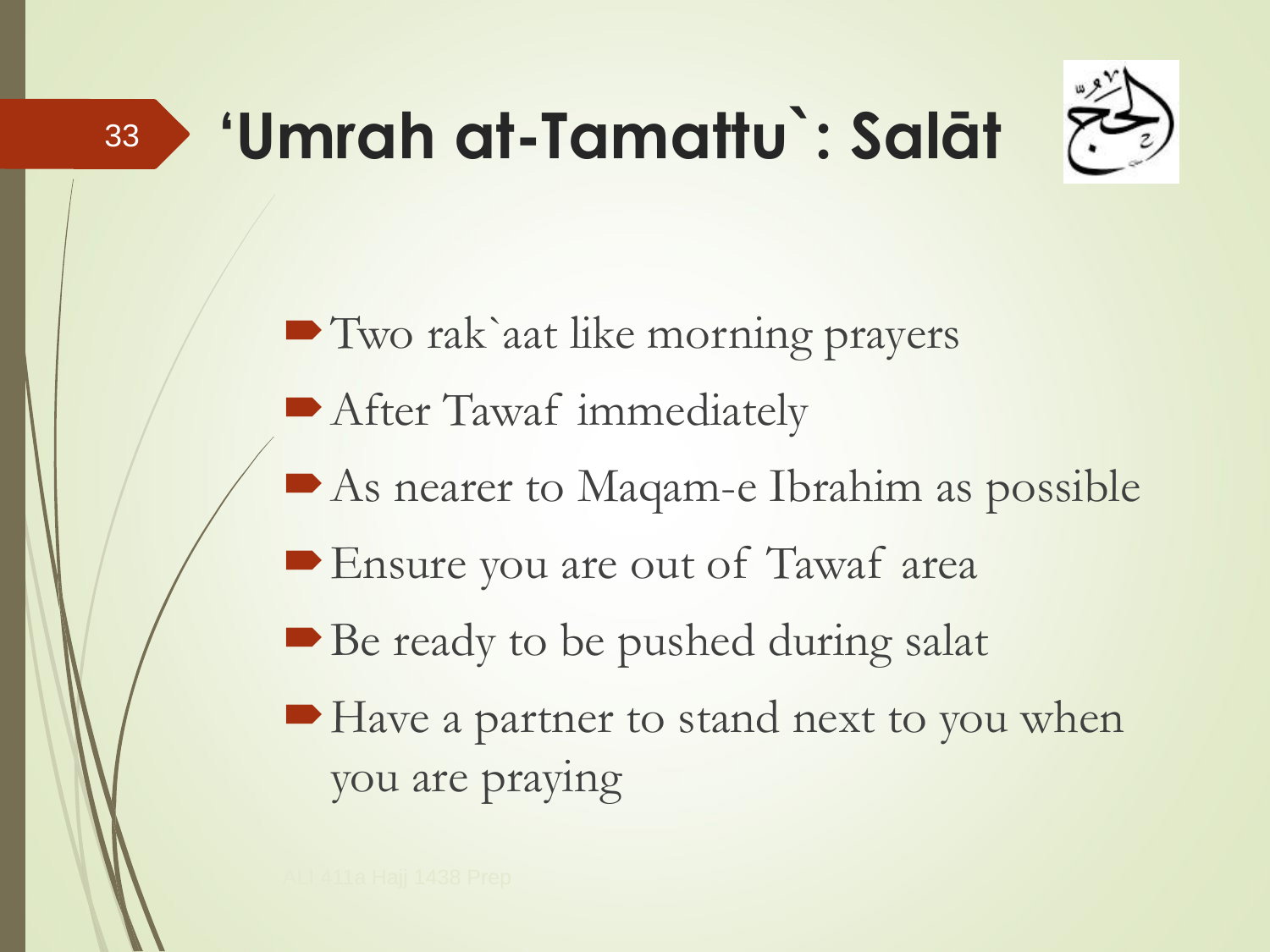

Wudhū not a requirement

- Can be interrupted if salāt of Tawaf forgot
- No need to climb the hill tops, especially when there is a lot of rush & pushing
- Men to hasten pace betw the green pillars
- Many recommended Du'ās to be read
- Do not delay it to the next day after Tawaf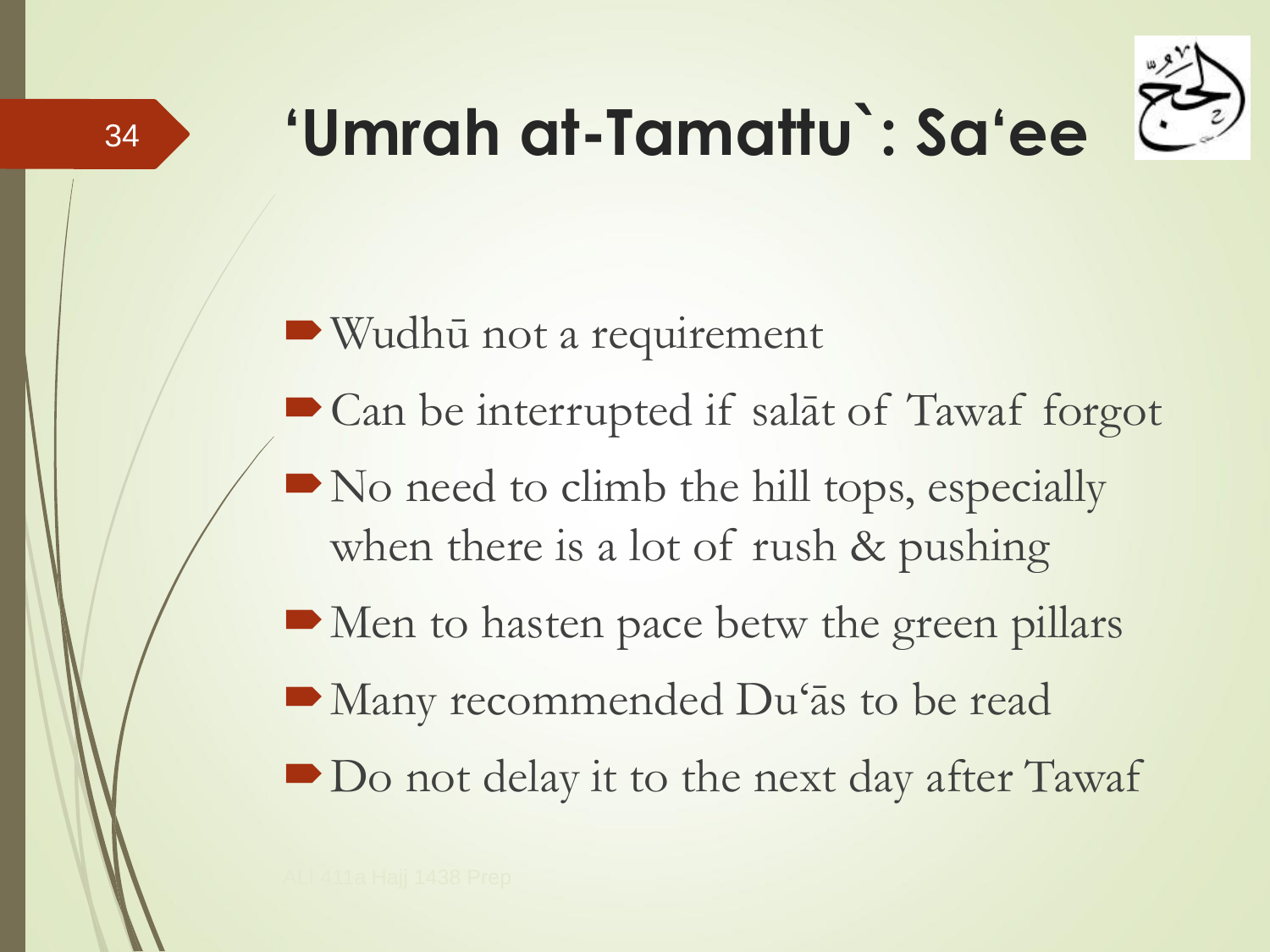



35

■ Better to cut hair than nail

• Can be done back at the residence

Nou can do it for yourself

After this you are free from Ihram. No Tawafun Nisaa in Umrah at-Tamattu Rest well, enjoy Makkah & the Haram Perform mustahab Tawaf, as many as possible